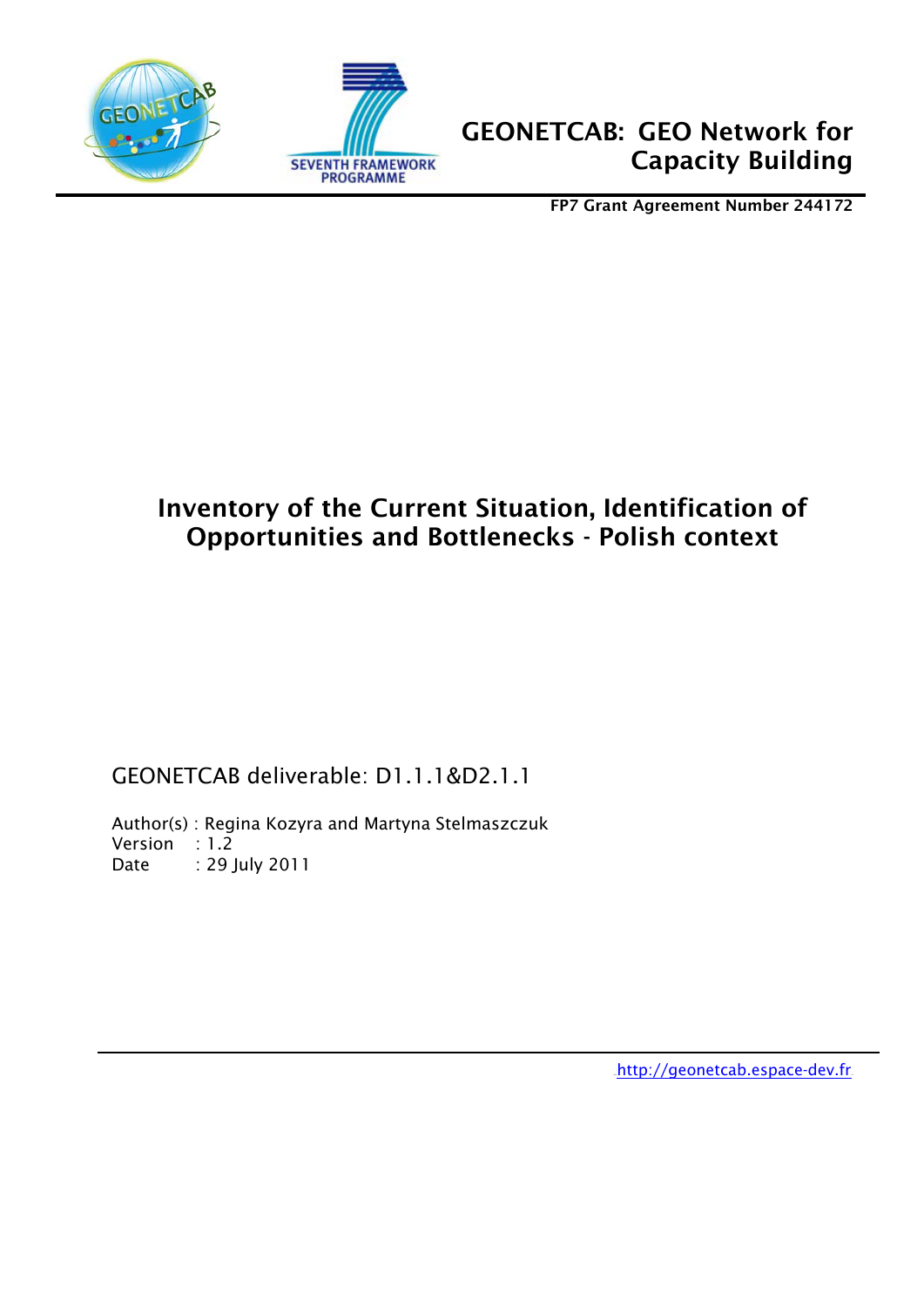

# **Signatures**

| Author(s)                          | : Regina Kozyra and Martyna Stelmaszczuk |
|------------------------------------|------------------------------------------|
| Reviewer(s)                        | : Mark Noort                             |
| Approver(s)                        | : Mark Noort                             |
| Issuing authority $\therefore$ ITC |                                          |

# Change Record

| Release    | Date       | <b>Pages</b> | Description of Change | <b>Editor(s)/Reviewers</b> |
|------------|------------|--------------|-----------------------|----------------------------|
| .0         | 04/03/2011 |              | Draft                 | M.Noort                    |
|            | 06/04/2011 |              | Final draft           | M.Noort                    |
| . <u>.</u> | 29/07/2011 |              | Final                 | M.Noort                    |

## **Distribution List**

 $EC$  is a set of  $\frac{1}{2}$ GEONETCAB Steering group :<br>GEONETCAR Consortium : GEONETCAB Consortium<br>GEONETCAB Advisory Board GEONETCAB Advisory Board :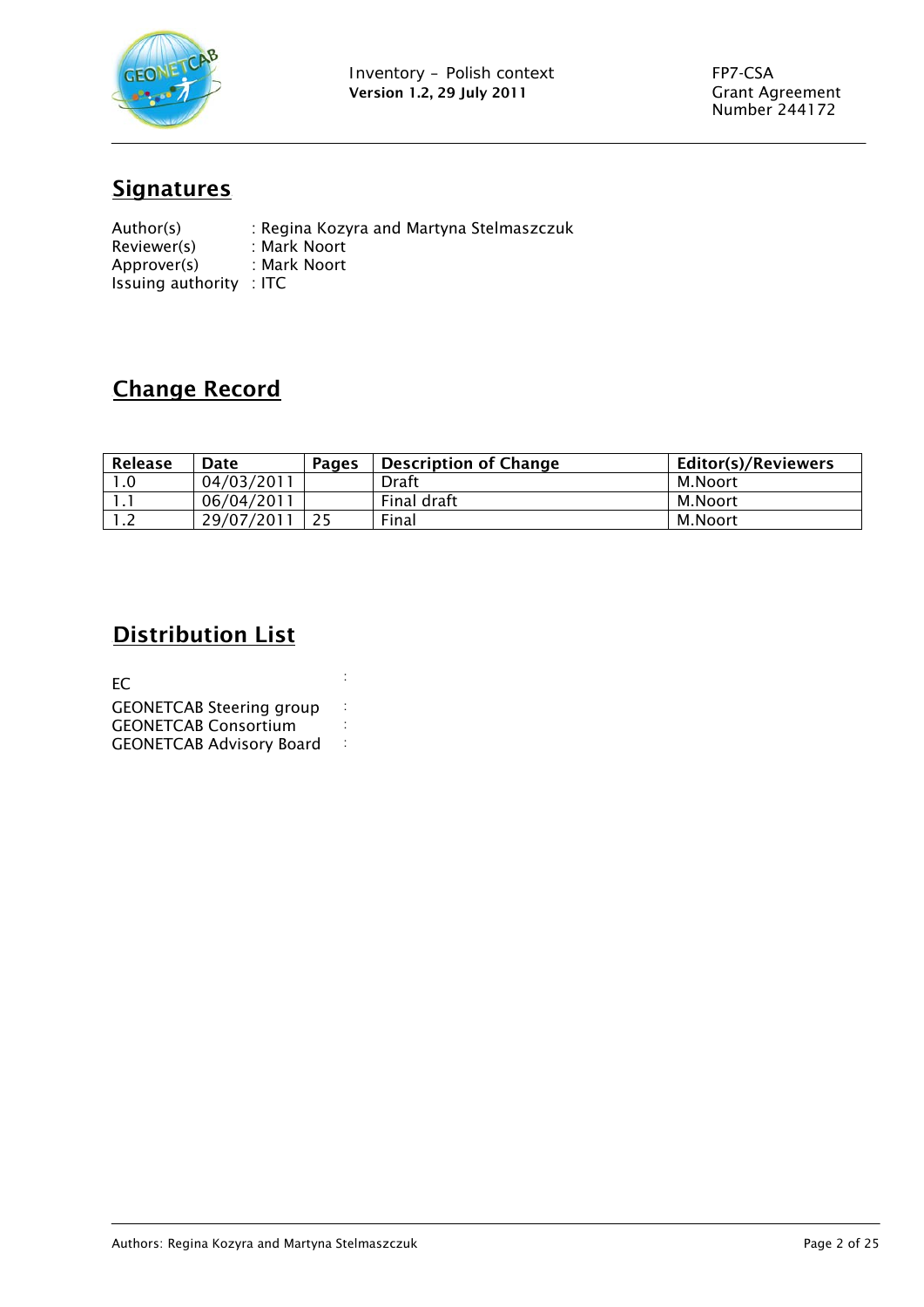



# WP1&2 - Inventory of the Current Situation, Identification of

# **Opportunities and Bottlenecks - Polish context**

### **Table of contents**

| $\mathbf{L}$ |                   |                                                                               |  |
|--------------|-------------------|-------------------------------------------------------------------------------|--|
|              | 1 <sub>1</sub>    |                                                                               |  |
|              | 2.                |                                                                               |  |
|              |                   |                                                                               |  |
|              |                   |                                                                               |  |
|              |                   |                                                                               |  |
|              |                   |                                                                               |  |
|              |                   |                                                                               |  |
| $\prod$ .    |                   |                                                                               |  |
|              | 3.                |                                                                               |  |
|              | 4.                |                                                                               |  |
| III.         |                   |                                                                               |  |
|              | .5.               |                                                                               |  |
|              | 6.                |                                                                               |  |
| IV.          |                   |                                                                               |  |
|              | <b>APPENDIX 1</b> | GEONetCab Survey - The analysis of using satellite imagery for the purpose of |  |
|              | <b>APPENDIX 2</b> | GEONetCab Survey - Experiences of using satellite based products during the   |  |
|              |                   |                                                                               |  |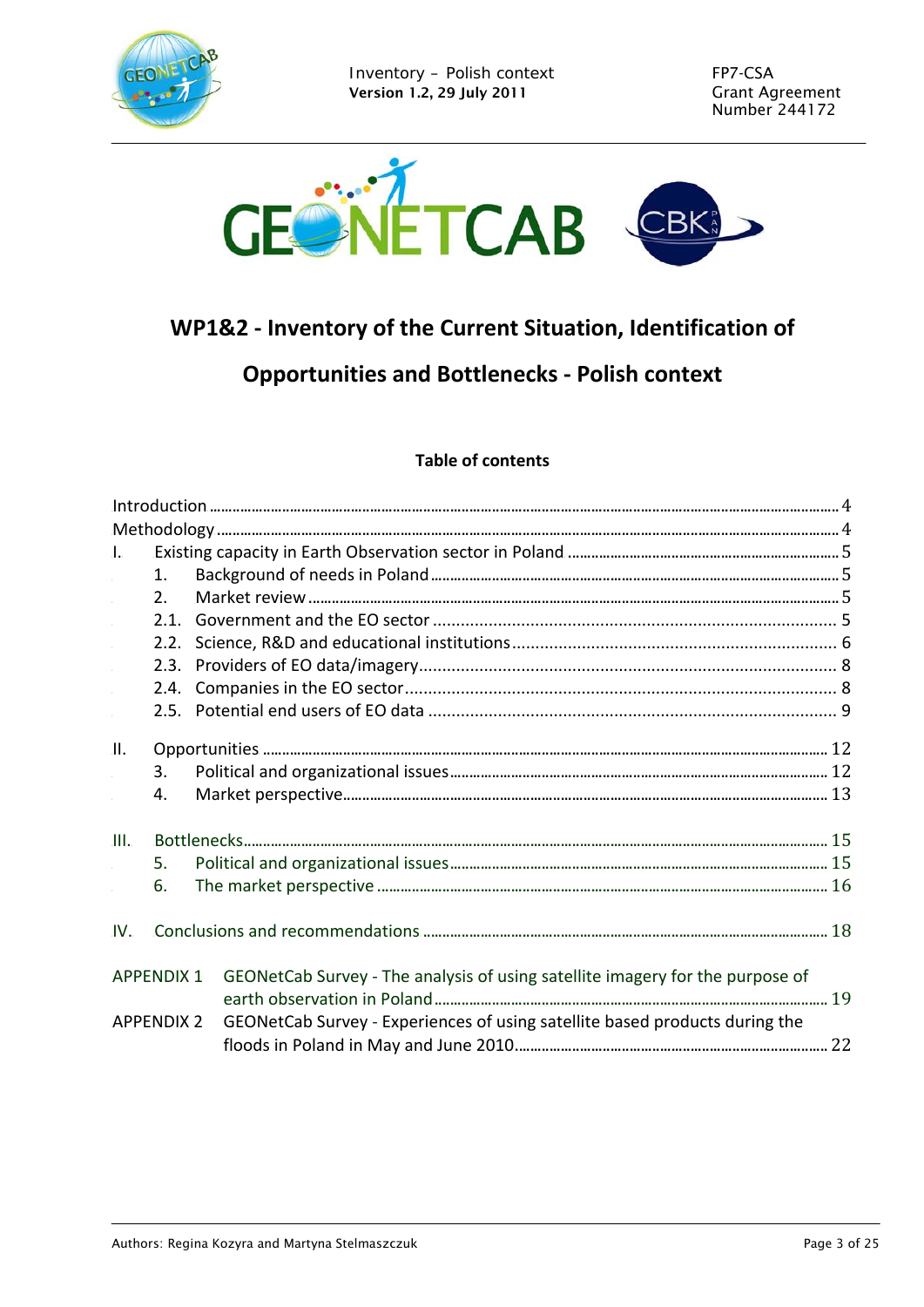

### <span id="page-3-0"></span>0B**Introduction**

This report is based on the research conducted at the Space Research Centre of Polish Academy of Sciences (SRC PAS) within the project GEONetCab (GEO Network for Capacity Building). The aim of the research was to identify opportunities and bottlenecks on the Polish market concerning earth observation (EO) sector. The report covers political, economical and human capital issues concerning the case. It gives an overview of the current situation and suggests possible recommendations for the future.

### <span id="page-3-1"></span>1B**Methodology**

The report is based on the market research, which consisted of Internet research, contact with the producers and users of EO data, questionnaires sent to them and face‐to‐face meetings (among them the GMES Committee meeting with the potential GMES users, which was held on October,  $4<sup>th</sup>$  2010). The survey was carried out among selected private companies, scientific institutions, universities and public institutions that are producers, users or educators in the EO sector in Poland.

SRC PAS has carried out two surveys based on questionnaires.

The first was sent to about 50 companies and institutions from the EO sector and related sectors, both public and private (the questionnaire can be found in the Appendix 1). In response 16 questionnaires were sent back. Based on the answers of the respondents and further individual interviews with the companies, the evaluation of the situation of EO sector in Poland was prepared and is described in this report.

The second survey was carried out among crisis management centers that were operationally involved in rescue activities during the severe floods in Poland in May and June 2010. The questionnaires were sent to 26 units and 19 were sent back (the questionnaire can be found in the Appendix 2).

The most important questions in the distributed questionnaires were:

Who are the customers of your company?

What barriers restrain the demand for the EO products?

What barriers restrain the development of the EO sector in Poland?

Which advantages and disadvantages of satellite maps can you indicate?

Is your institution going to use satellite based products in the future?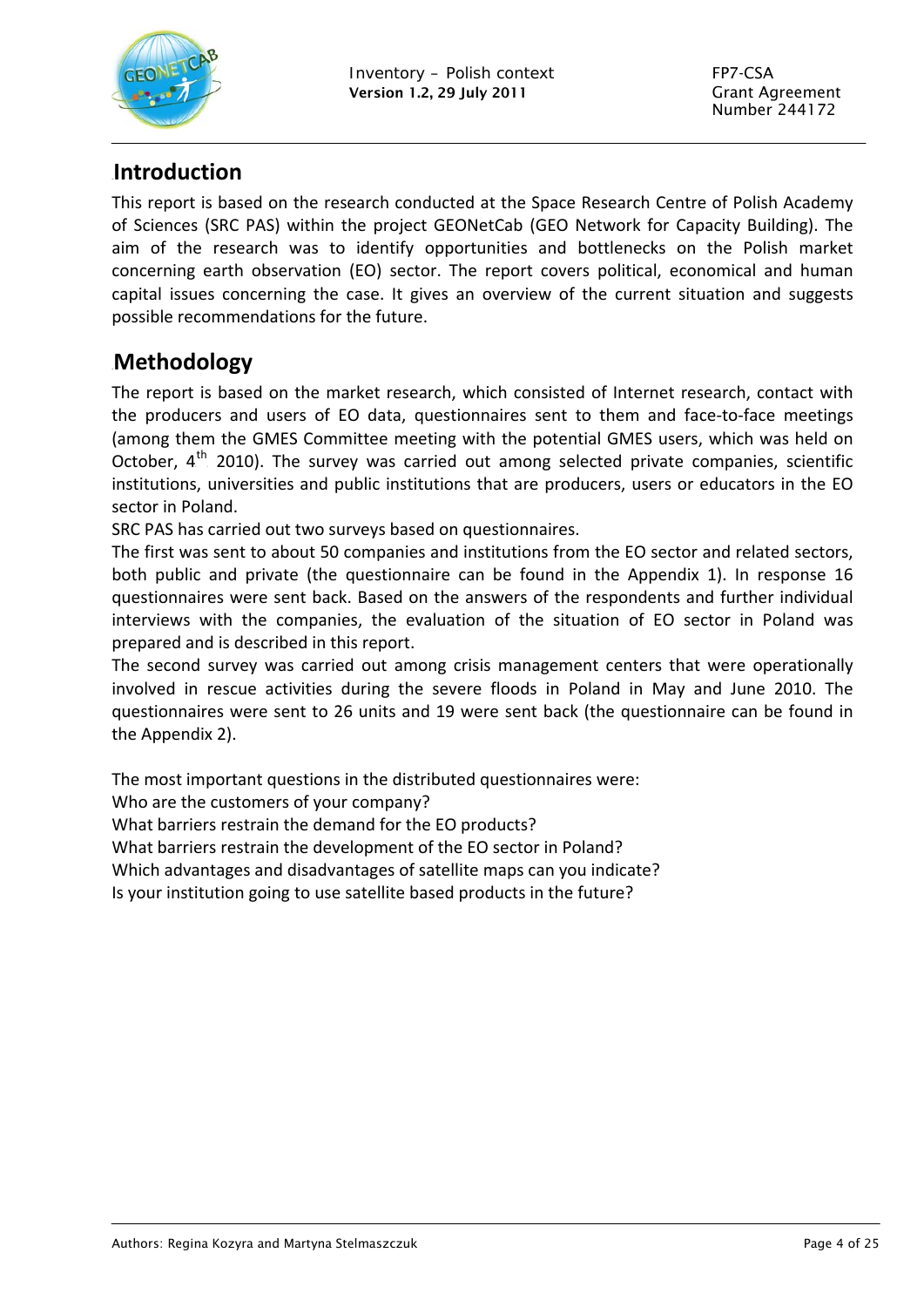

# **I.** 2B**Existing capacity in Earth Observation sector in Poland**

### <span id="page-4-1"></span>**1. Background of needs in Poland**

Almost all the GEO satellite‐based systems are of interest of Poland. The choice of the most relevant areas for applications would be: ecosystems, water (including disasters) and climate change.

The area covered by Natura 2000 sites amounts to 20% of Poland's territory. This puts tough requirements on monitoring the protected ecosystems and opens a window of opportunity for using EO data. An efficient strategy of purchasing and employing satellite images is therefore urgently needed.

In Poland there is a deficit of water in general. During the last 10 years episodes of droughts have been more frequent and of longer duration than during the previous decades.

On the other hand, there have been occasions of catastrophic floods, on a big scale (like the flooding in 1997 and in 2010) and more frequent regional ones that happen nearly every year and cause huge damage to agriculture, transport and small towns. EO based tools for water resource management, early warning of flooding and crisis management are not yet regularly used by administration and government.

Climate change is an important issue for the country, since Poland is geographically located in the transition zone between continental and ocean climate. In recent years the natural fluctuation of seasons has been broken and many unexpected weather and climatic phenomena have been evidenced (e.g. frequent wind storms, no snow in winter). Moreover, the development of the cities is causing the need to use EO techniques for urban and spatial planning.

### <span id="page-4-2"></span>**2. Market review**

#### <span id="page-4-3"></span>**2.1. Government and the EO sector**

With respect to the governmental responsibility in the EO sector, we can indicate following institutions:

- Ministry of Science and Higher Education (previously Chief Inspectorate for Environment Protection) ‐ responsible for GEO&GMES; GMES Committee since June 2010
- <span id="page-4-0"></span>• Chief Inspectorate for Environment Protection: National Environmental Monitoring Program: distribution of ozone based on NOAA ATOVS, monitoring of coastal waters, lakes and rivers, monitoring of alga bloom; CORINE (contact point with EEA)
- General Directorate for Environmental Protection European Ecological Natura 2000 Network
- Agency for Restructuring and Modernization of Agriculture IACS (Integrated Administration and Control System).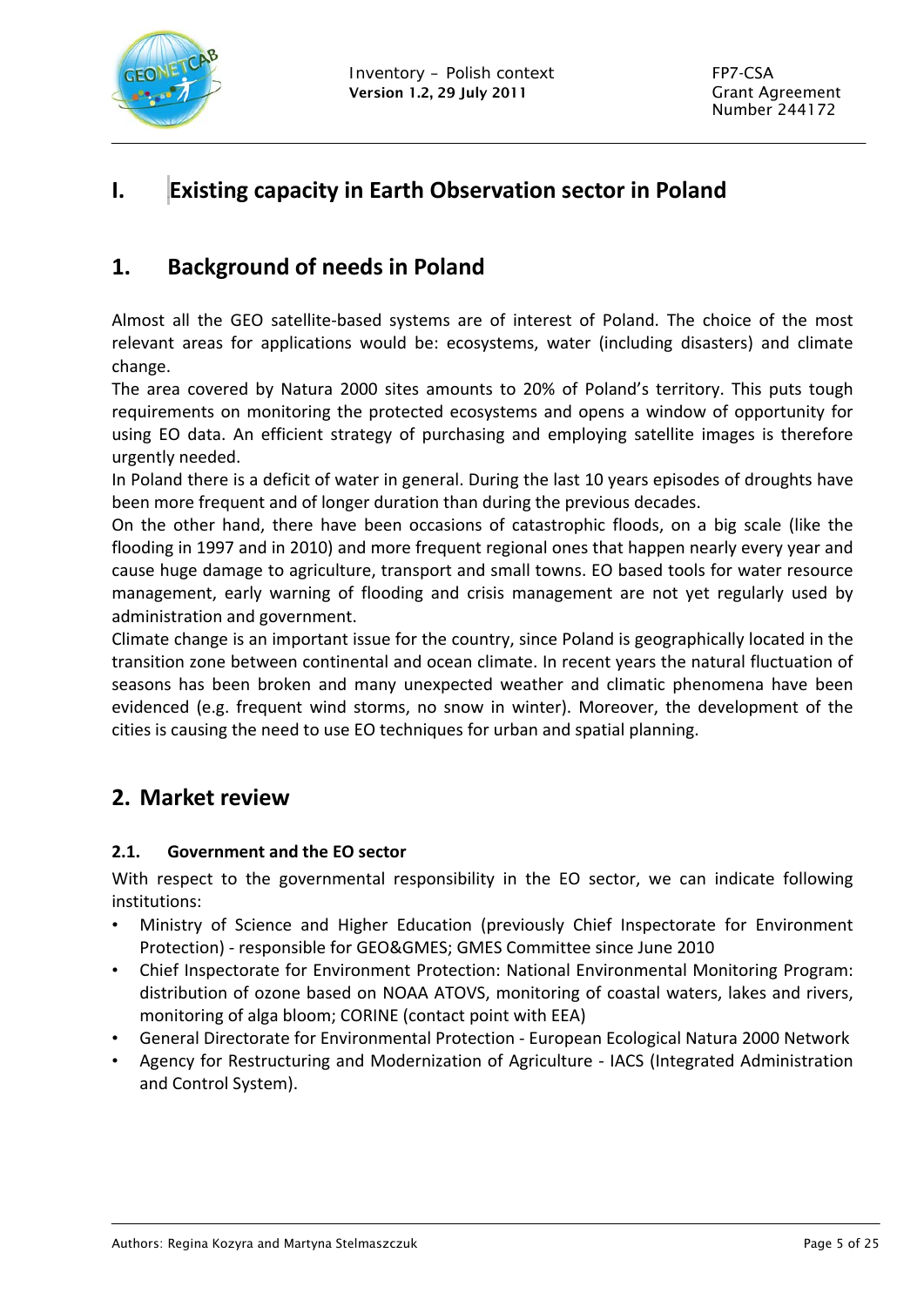

#### **2.2. Science, R&D and educational institutions**

More than 50 institutions are teaching and conducting research in the areas such as: photogrammetry, remote sensing (agriculture, land use/land cover maps, wetlands monitoring, forest monitoring, urban planning, DTM), cartography etc. These institutions are also processing the EO data for the needs of their research and projects, so they are considered as product providers as well as clients of the data/imagery.

Scientific and R&D institutions are the leaders in EO data processing and experience with remote sensing projects, in which EO data are basic inputs. Institutes such as The Institute of Geodesy and Cartography, The Institute of Meteorology and Water Management, The Institute of Oceanology or The Institute of Geophysics PAS have introduced remote sensing techniques to their scientific investigations of land, atmosphere and oceans, respectively. Space Research Centre PAS has had also a rich experience in the field, thanks to the existence of GMES Group, which is leading the EO projects from this programme.

#### **a) R&D Units**

- Institute of Geodesy and Cartography Remote Sensing Department (the most active in this field)
- Institute of Meteorology and Water Management
- Institute of Spatial Management and Housing

#### **b) Science Institutions (Polish Academy of Sciences)**

- Space Research Centre PAS GMES Group
- Centre for Ecological Research PAS
- Institute of Environmental Protection PAS
- Institute of Geography and Spatial Organization PAS
- Institute of Geological Sciences PAS
- Institute of Geophysics PAS
- Institute of Oceanology PAS
- Mineral and Energy Economy Research Institute PAS

#### **c) Universities**

<span id="page-5-0"></span>The higher education offer related with remote sensing is quite rich in Poland. Remote sensing is taught on the faculties such as Geodesy and Cartography, Geography or Geomatics and it is possible to choose remote sensing as specialization there. However, it is not the most popular choice of the students.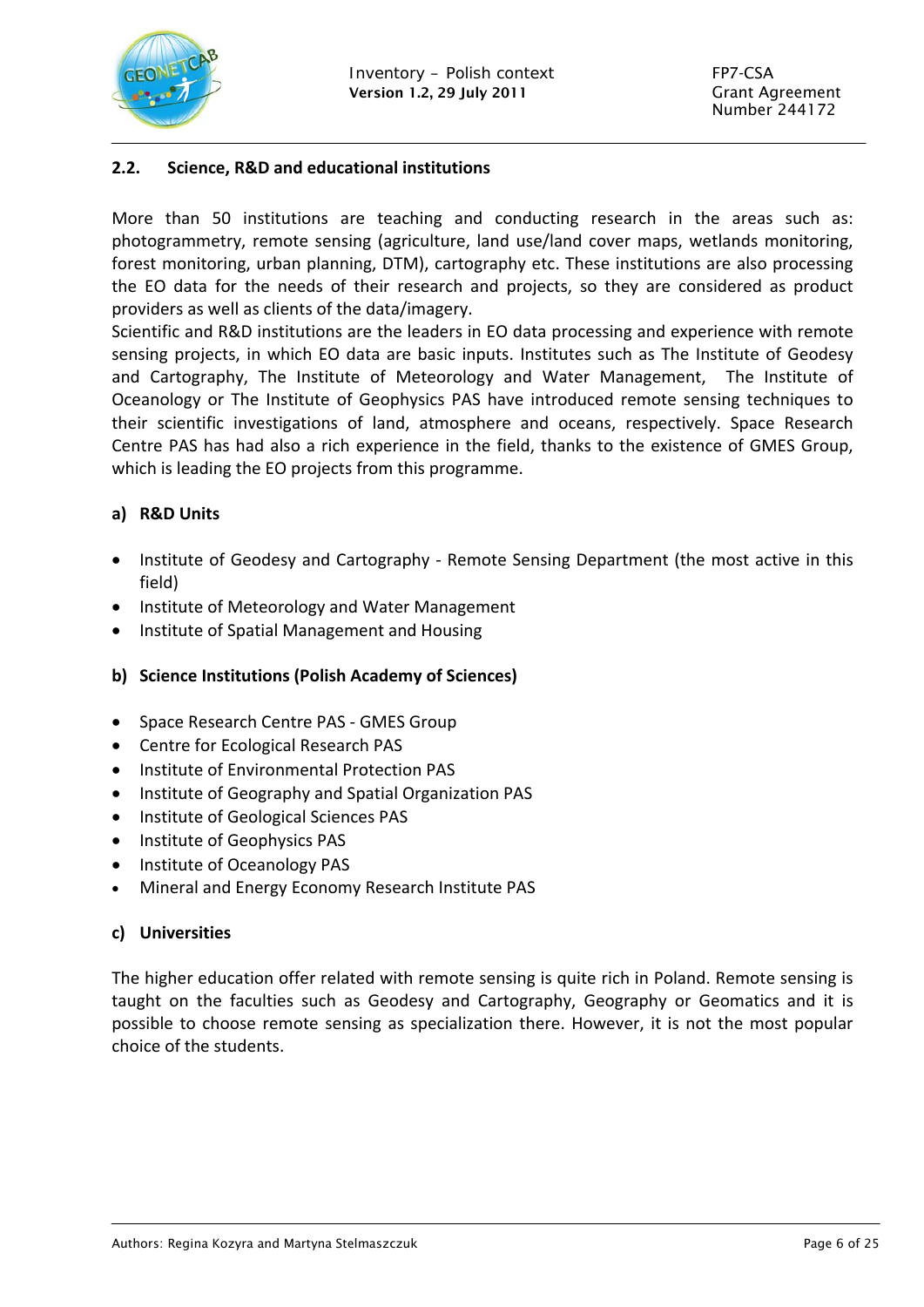

|                | <b>University</b>                                                   | Dept.                                                                                                                                | City             |  |
|----------------|---------------------------------------------------------------------|--------------------------------------------------------------------------------------------------------------------------------------|------------------|--|
| 1              | Jagiellonian University                                             | Dept. of GIS, Cartography and Remote Sensing                                                                                         |                  |  |
| $\overline{2}$ |                                                                     | Dept. of Geoinformation Photogrammetry and Remote Sensing of<br>Environment                                                          |                  |  |
| 3              | <b>AGH University of Science</b>                                    | Dept. of Geoinformatics and Applied Computer Science                                                                                 | Kraków           |  |
| 4              | and Technology                                                      | Dept. of Geomatics                                                                                                                   |                  |  |
| 5              |                                                                     | Dept. of Mining Areas Protection, Geoinformatics and Mining Surveying                                                                |                  |  |
| 6              | University of Agriculture                                           | Dept. of Forest Ecology                                                                                                              |                  |  |
| 7              |                                                                     | Dept. of Geomorphology                                                                                                               |                  |  |
| 8              | University of Silesia                                               | Dept. of General and Prospecting Geology                                                                                             | Sosnowiec        |  |
| 9              |                                                                     | Division of Public Safety Management                                                                                                 |                  |  |
| 10             | University of Zielona Góra                                          | Dept. of Geotechnics and Geodesy                                                                                                     | Zielona Góra     |  |
| 11             |                                                                     | Division of Geoinformation                                                                                                           |                  |  |
| 12             | Military University of                                              | Division of Remote Sensing and Photogrammetry                                                                                        |                  |  |
| 13             | Technology                                                          | Division of Applied Geomatic                                                                                                         |                  |  |
| 14             | Warsaw University of Life                                           | Dept. of Forest Management, Geomatics and Forest Economics                                                                           |                  |  |
| 15             | Sciences - SGGW                                                     | Division of Geodesy and Photogrammetry                                                                                               |                  |  |
| 16             | The Main School of Fire<br>Service                                  | <b>Educational Centre of Public Safety</b>                                                                                           | Warszawa         |  |
| 17             | <b>Warsaw School of Economics</b><br>Centre for Information Systems |                                                                                                                                      |                  |  |
| 18             |                                                                     | Dept. of Cartography                                                                                                                 |                  |  |
| 19             | <b>Warsaw University</b>                                            | Dept. of Geoinformation and Remote Sensing                                                                                           |                  |  |
| 20             | Warsaw University of                                                | Dept. of Remote Sensing, Photogrammetry and GIS                                                                                      |                  |  |
| 21             | Technology                                                          | Division of Cartography                                                                                                              |                  |  |
| 22             | Nicolaus Copernicus<br>University                                   | Dept. of Cartography, Remote Sensing and GIS                                                                                         | Toruń            |  |
| 23             | University of Wrocław                                               | Division of Regional Geography and Tourism, Remote Sensing Group                                                                     |                  |  |
| 24             | University of Agriculture                                           | Institute of Geodesy and Geoinformatics, Dept. of Geodesy and<br>Photogrammetry of the Environmental Engineering and Geodesy Faculty | Wrocław          |  |
| 25             | Wrocław University of<br>Technology                                 | Division of Geodesy and Geoinformatics                                                                                               |                  |  |
| 26<br>27       | University of Agriculture and<br>Technology                         | Dept. of Resources Economics and Spatial Information                                                                                 | <b>Bydgoszcz</b> |  |
| 28             | Maria Curie-Skłodowska                                              | Division of Geoinformation                                                                                                           |                  |  |
| 29             | University                                                          | Division of Cartography                                                                                                              | Lublin           |  |
| 30             |                                                                     | Dept. of Cartography, Remote Sensing and GIS                                                                                         |                  |  |
| 31             | University of Gdańsk                                                | Dept. of Physical Oceanography                                                                                                       |                  |  |
| 32             | <b>Gdynia Maritime University</b>                                   | Dept. of Navigation                                                                                                                  | Gdańsk           |  |
| 33             | Gdańsk University of<br>Technology                                  | Dept. of Geoinformatics                                                                                                              |                  |  |
| 34             |                                                                     | Institute of Geodesy                                                                                                                 |                  |  |
| 35             | University of Warmia and<br>Mazury                                  | Division of Photogrammetry and Remote Sensing                                                                                        | Olsztyn          |  |
| 36             |                                                                     | Dept. of Applied Ecology                                                                                                             |                  |  |
| 37             | University of Agriculture                                           | Division of Forest Management                                                                                                        |                  |  |
| 38             | Adam Mickiewicz University                                          | Institute of Geoecology and Geoinformation                                                                                           | Poznań           |  |
| 39             | University of Szczecin                                              | Division of Remote Sensing and Marine Cartography                                                                                    | Szczecin         |  |

### **d) Non‐profit organisations (NGOs)**

#### UNEP GRID‐Warsaw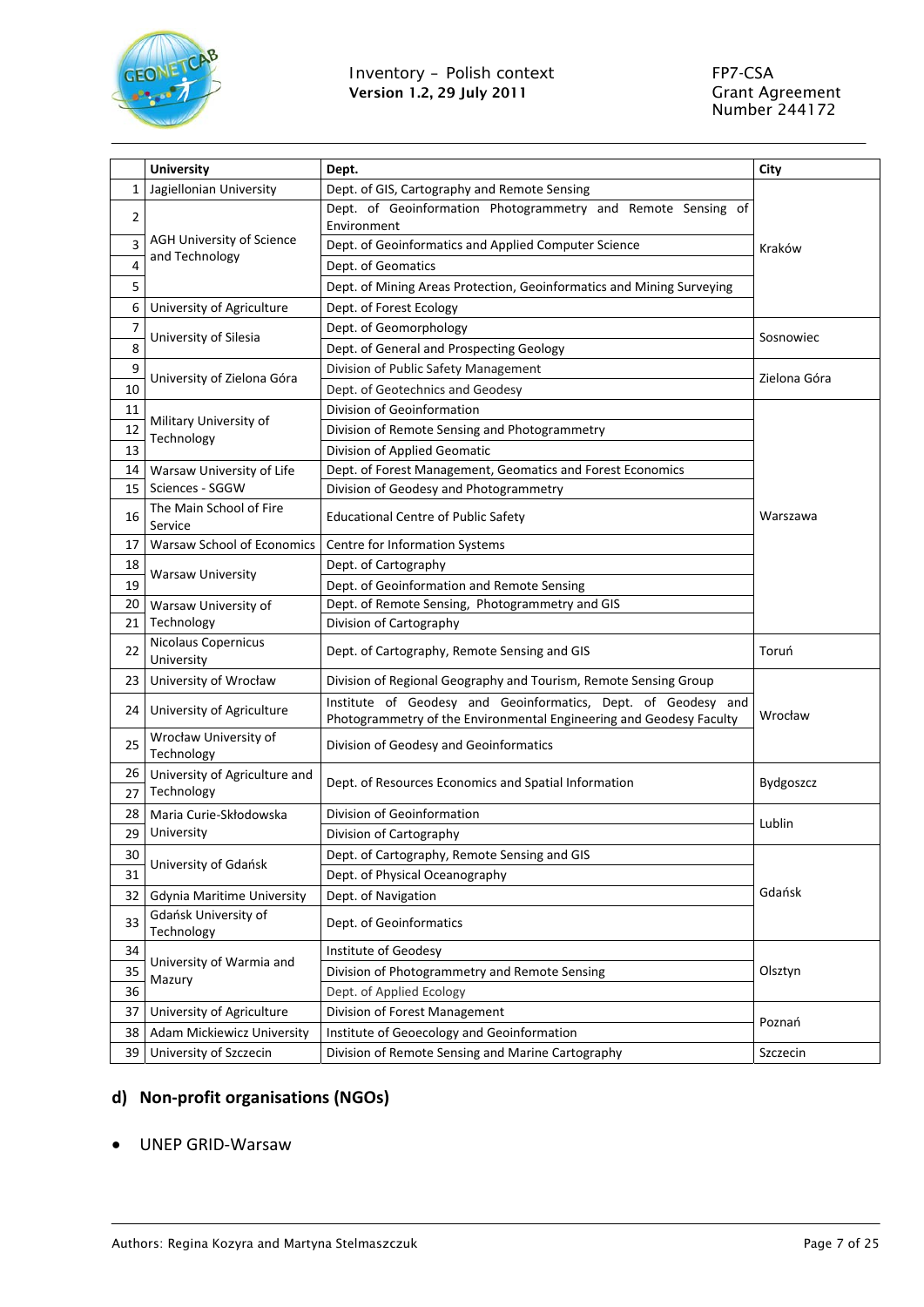

#### <span id="page-7-0"></span>**2.3. Providers of EO data/imagery**

- Head Office of Geodesy and Cartography http://maps.geoportal.gov.pl/webclient/ (public institution) – orthophotomaps
- Geosystems (company) ‐ satellite imagery from KOMPSAT‐2, FORMOSAT‐2, SPOT, EURO‐ MAPS, TerraSAR‐X Services, RADARSAT‐2 satellites
- SmallGIS (company) satellite imagery from Quickbird, WorldView‐1 and WorldView‐2 satellites

#### <span id="page-7-1"></span>**2.4. Companies in the EO sector**

There are 11 companies that conduct their work directly in the field of remote sensing (however, it is not their core business). Among them there are companies that offer EO data and software distribution, data processing, system design, brokerage, consulting and trainings. The companies are not only providers but also clients for the EO data due to the character of their work (e.g. processing the images). But rather than ready‐to‐use products (like in the GMES programme), their needs are focused rather on raw data, which they can process for end‐products.

|                | Name of the company                                 | Voivodship (region in Poland) |
|----------------|-----------------------------------------------------|-------------------------------|
| $\mathbf{1}$   | Astri Polska. (founded in September 2010)           |                               |
| $\overline{2}$ | EUROSENSE.                                          |                               |
| 3              | Geosystems Polska.                                  | Masovian (mazowieckie)        |
| 4              | Intergraph Polska.                                  |                               |
| 5              | .Wasat                                              |                               |
| 6              | Dephos.                                             |                               |
| 7              | <b>Progea Consulting</b>                            |                               |
| 8              | .SmallGIS.                                          | Lesser Poland (małopolskie)   |
| 9              | <b>Tukaj Mapping Central Europe</b>                 |                               |
| 10             | Institute of Spatial and Cadastral Systems (ISPIK). | Silesian (śląskie)            |
| 11             | Cowi Polska                                         | Lower Silesian (dolnośląskie) |

Apart from these companies, there are also many that are dealing with in‐situ measurements, GIS, cartography and photogrametry. Their number amounts to around 60.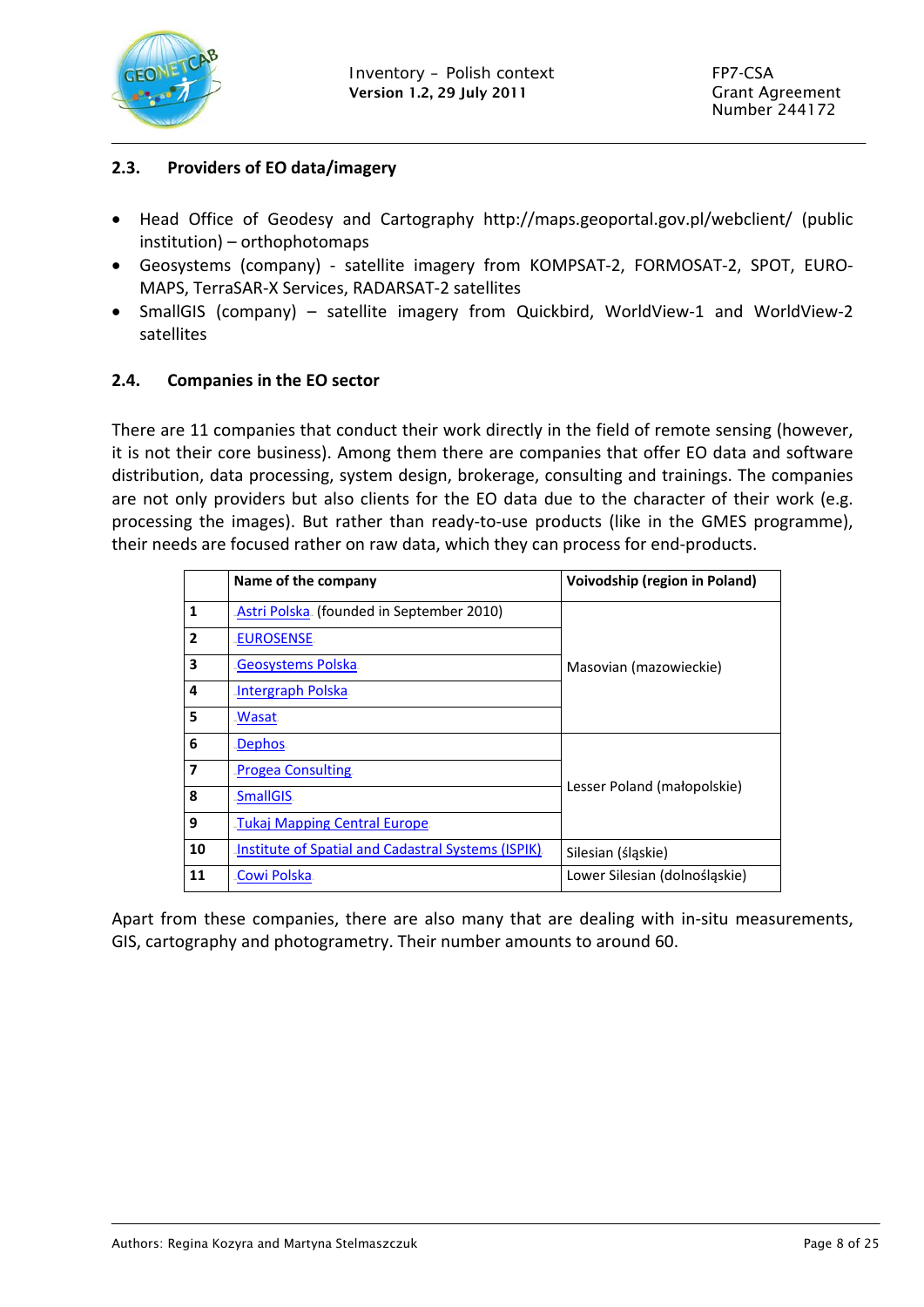

#### **2.5. Potential end users of EO data**

The end users of EO data are from the public, private and non-governmental units. The clients of the companies are both institutional and private.



The identified potential end users are listed below.

#### **2.5.1. Public administration and institutions**

- a) Ministry of Agriculture and Rural Development:
	- Department of Rural Development,
	- Department of the European Union and International Co-operation,
	- Agency for Restructuring and Modernization of Agriculture (ARMA),
	- Agricultural Property Agency ,
	- National Centre for Agricultural Education
	- Sea Fisheries Institute in Gdynia
	- Institute for Land Reclamation and Grassland Farming
	- Institute of Technology and Life Sciences
- <span id="page-8-0"></span>b) Ministry of Environment:
	- Chef Inspectorate of Environmental Protection (GIOŚ)
	- General Directorate for Environmental Protection (GDOŚ),
	- National Water Management Authority
	- National Atomic Energy Agency
	- State Mining Authority
	- Forest Research Institute
	- State Forests National Forest Holding,
	- Polish Geological Institute.
	- National Fund for Environmental Protection and Water Management,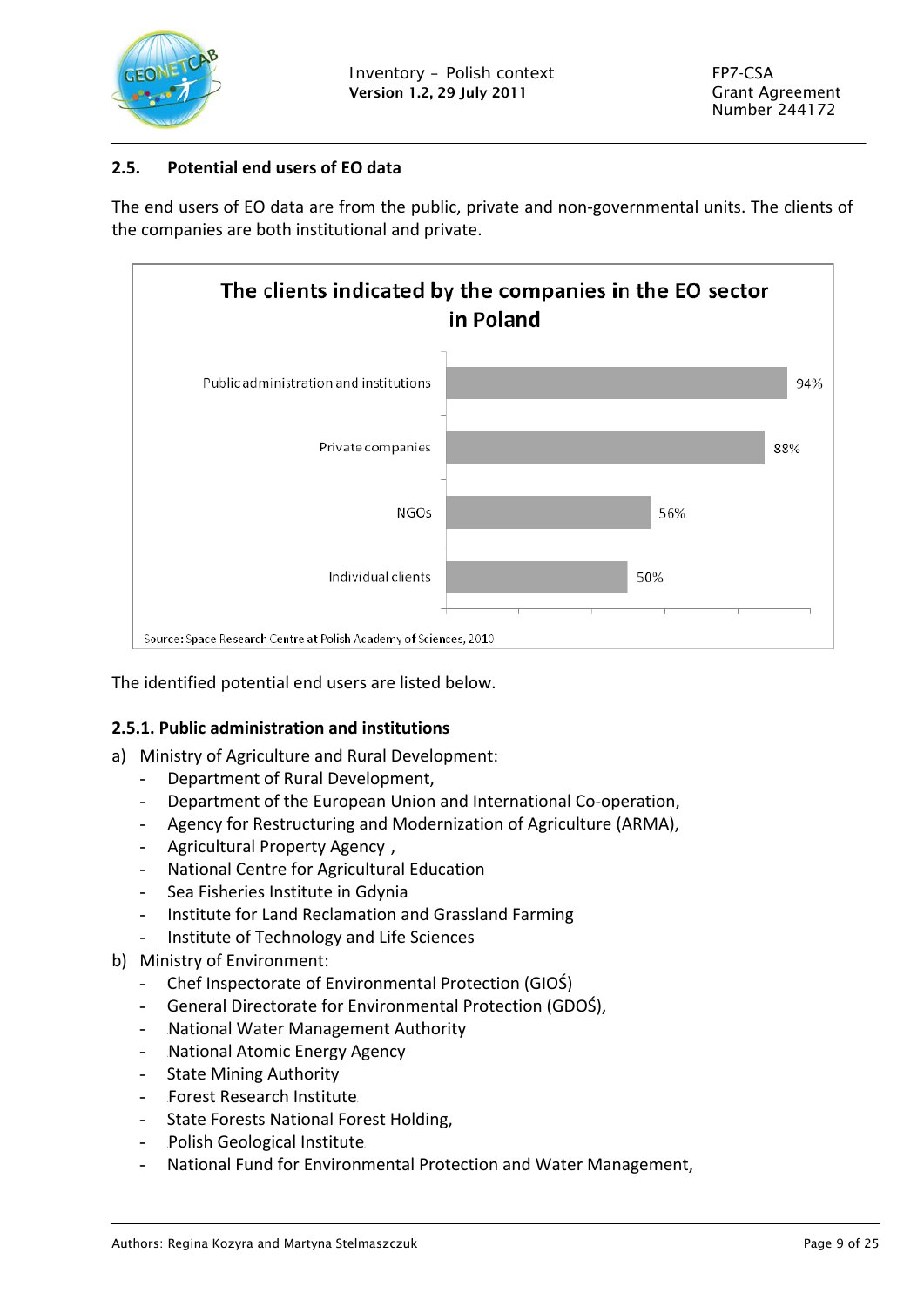

- Institute of Meteorology and Water Management
- Institute of Ecology of Industrial Areas
- Institute of Environmental Protection
- Environmental Information Centre
- Regional Water Management Board in Warsaw

#### National Parks:

- Babia Góra National Park
- Bialowieza National Park
- Biebrza National Park
- Bieszczady National Park
- Bory Tucholskie National Park
- Drawa National Park
- Gorce National Park
- Góry Stołowe National Park
- Kampinos National Park
- Karkonosze National Park
- Magura National Park
- Narew National Park
- Ojców National Park
- Warta Mouth National Park
- Pieniny National Park
- Polesie National Park
- Roztocze National Park
- Slovinski National Park
- Świętokrzyski National Park
- Tatra mountains National Park
- Wielkopolska National Park
- Wigry National Park
- Wolinski National Park
- c) Ministry of Infrastructure:
	- General Directorate for National Roads and Motorways
	- Department of Spatial Development
	- Institute of Urban Development
	- Institute of Spatial Management and Housing in Warsaw
	- Head Office of Geodesy and Cartography
	- Department of Defence Affairs
	- Maritime Institute in Gdansk
	- Maritime Institute in Szczecin
	- Maritime Office in Gdynia
	- Maritime Office in Słupsk
	- Maritime Search and Rescue Service
	- Centre for EU Transport Projects
	- Road and Bridge Research Institute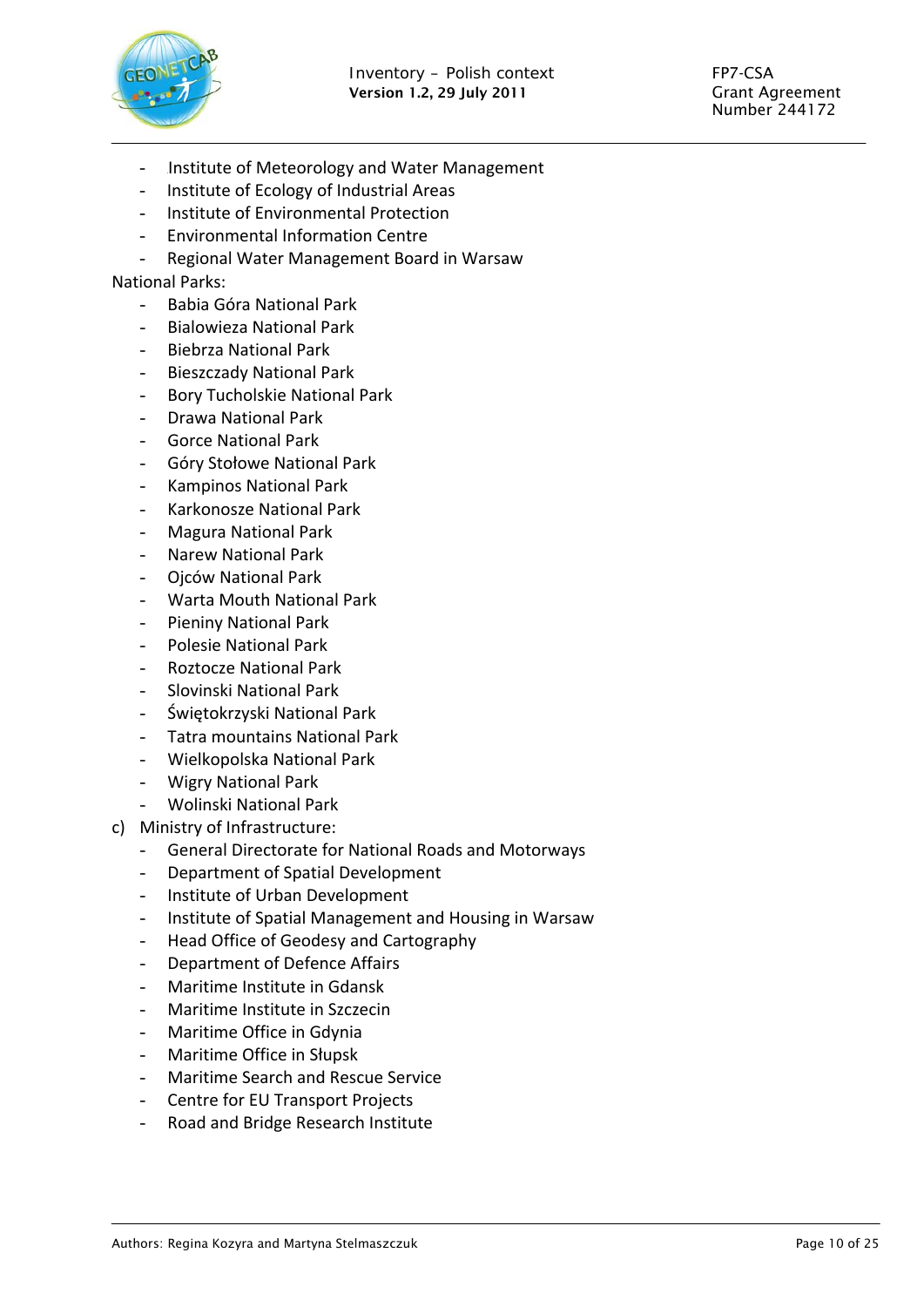

- d) Ministry of Interior and Administration:
	- National Civil Defense
	- Border Guard
	- **Emergency Services**
	- National Headquarters of The State Fire Service
	- Masurian Rescue Service
	- Mountain Rescue Service
	- Tatra Mountains Rescue Service
	- Water Rescue Service
	- Police
	- Scientific and Research Centre for Fire Protection
	- Department of the European Union and International Co-operation
- e) Ministry of National Defense:
	- Inspectorate for Armed Forces Support
	- Military Gendarmerie of the Polish Armed Forces
	- Multinational Corps Northeast
	- Operational Command of The Services
	- Special Force
	- Polish Air Forces
	- Polish Medical Air Rescue
	- Polish Land Forces
	- Polish Navy
- f) Ministry of Regional Development:
	- Department of the European Union and International Co‐operation
- g) Other:
	- Governmental Security Centre
	- Central Statistical Office of Poland
	- Offices for regional planning
	- Universities and R&D institutions listed above in point 2.2. (need EO data for their projects not products)

#### **2.5.2. Non‐governmental organizations**

- UNEP/GRID‐Warsaw

#### **2.5.3. Private companies**

- ‐ Insurance companies (were interested in products after flooding in Poland in May 2010)
- ‐ Companies that process the data and use them to develop further products and services (listed above in point 2.4.)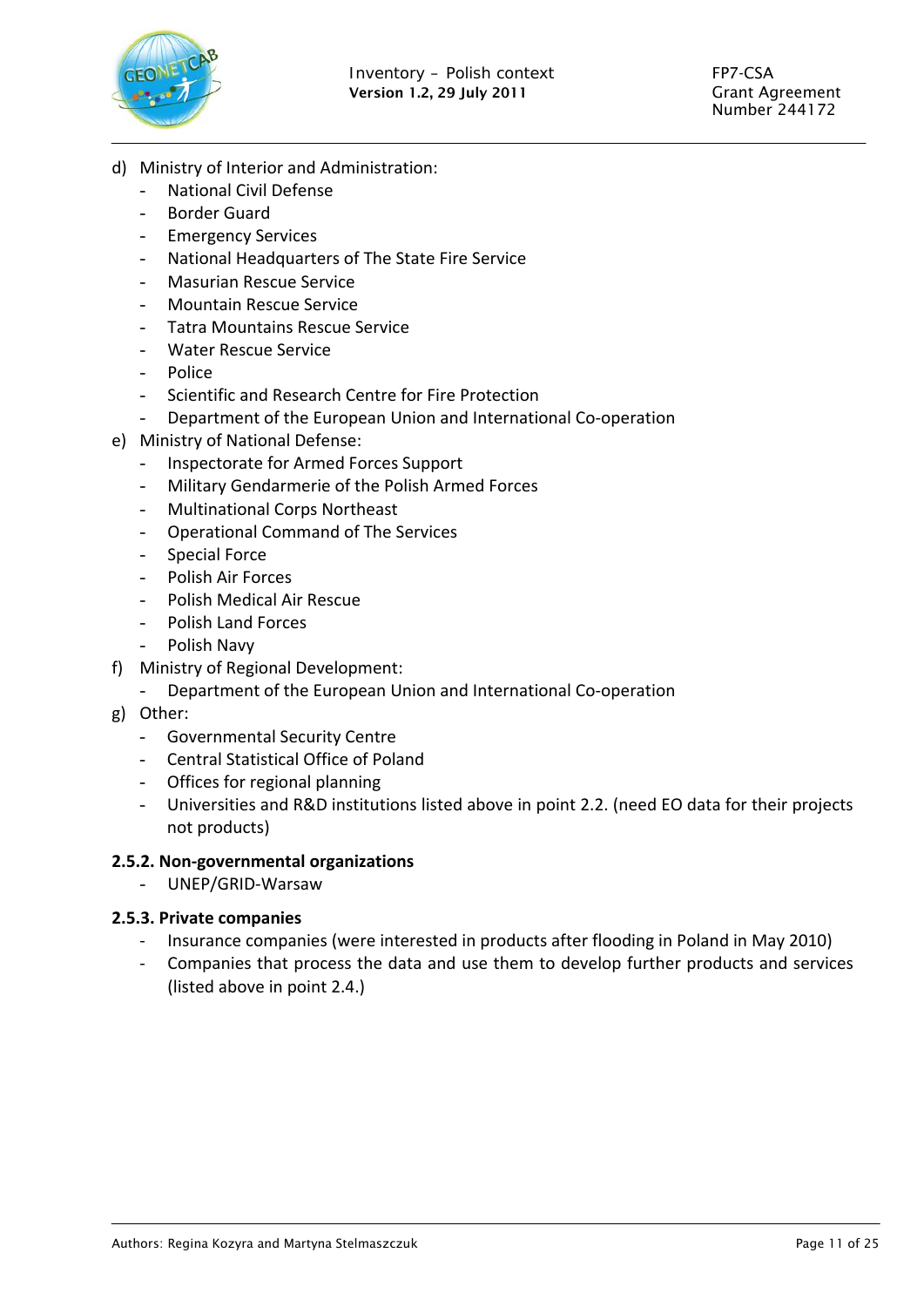

# 3B**II. Opportunities**

Poland is a country with a long history of using EO data for scientific/research purposes and shorter for applications. When assessing Poland's capacity the aspects of acquiring, processing and using the EO data should be taken into account. The related opportunities have various causes.

## <span id="page-11-1"></span>**3. Political and organizational issues**

- Since the accession to the EU in 2004 and after signing the PECS agreement with ESA in 2007 new possibilities have been opened for research institutions and the private service sector to take part in the European projects but also to get support from governmental funding.
- There is a plan to become a full member of ESA by Poland after the PECS agreement will be fulfilled. It will stimulate the demand for EO data and applications due to the new space projects and initiatives in Poland.
- The central and local administration start to recognize the significance of the EO data and benefits they can bring by adding value to the commonly used in‐situ monitoring networks. So far, EO based applications for water resource management, early warning of flooding and crisis situation management have not been yet regularly used by administration and government. However, the flooding in Poland in May 2010 proved the need to use it. During the crisis management actions in May, at least 22 institutions used the EO products (e.g. reference maps) prepared within the SAFER project and thanks to cooperation of numerous institutions (with the leading role of SRC PAS and Industrial Research Institute for Automation and Measurements – PIAP). This showed that there is a need to create a Crisis Management Information Centre that could provide EO data and products in the crisis situations under the official structure.
- The Ministry of Science and Higher Education has started to establish a Polish GMES Committee and GMES Users Forum. The first meeting with the users was organized on October,  $4<sup>th</sup>$  2010 and there is a plan of further cooperation and educational activities concerning GMES. Currently, the Ministry of Science and Higher Education with the Space Research Centre PAS, the Institute of Geodesy and Cartography and the Institute for Ecology of Industrial Areas are working on the plan of implementation of the GMES programme in Poland.

The following ideas were supported by all the users at the meeting:

- ‐ to create units such as National Focal Points, which would be facilitator between GMES and its users
- <span id="page-11-0"></span>‐ to create the official GMES Forum, which would be also divided into smaller, more specialized groups in various categories. Such a unit would meet regularly and organize the training plan for the users about the EO technologies applications and the benefits they could bring to the everyday life.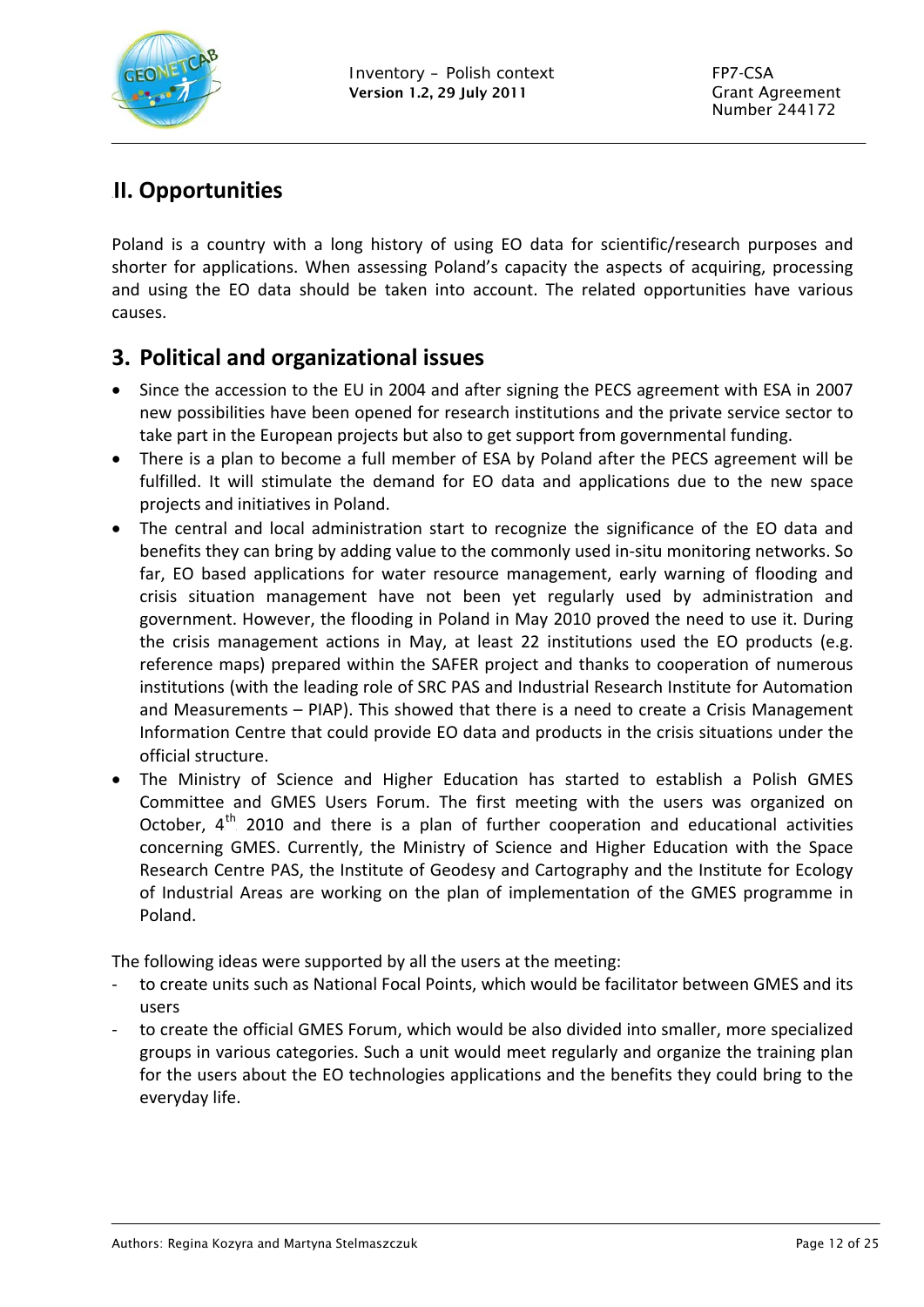

### **4. Market perspective**

- The most promising areas in Poland concerning the use of EO applications are: water and crisis management, spatial planning, ecosystems, climate change.
- There is no problem with human resources that can deal with processing the EO data. There are 24 universities in Poland, which carry out research, education and dissemination activities related to various aspects of applying remote sensing technology and GIS applications. Recent investigation shows that departments of geodesy and cartography, including remote sensing specialization, gain great popularity among pupils. For instance, there were 7,8 candidates per place at the entrance exams at AGH University of Science and Technology in Krakow and 7 candidates per place at Warsaw University of Technology.
- There are many private companies, well established on the Polish market (mainly with specializations in geodesy and cartography) and with a relatively long experience that can answer the growing demand for the EO based products.
- The two companies that are satellite data/imagery providers (Geosystems and SmallGIS) recognized a growing demand for the satellite imagery. Their clients are in majority from the public sector (mostly for spatial and urban planning, administration of towns and cities), including clients from the R&D and educational sector, which use the data for research and projects, and individual clients.



<span id="page-12-0"></span>Users indicated "free access" as the first advantage of satellite maps because of the fact that the survey was carried out among crisis management centres in Poland that got the EO based maps during the floods in May and June 2010 for free within the GMES‐Safer project.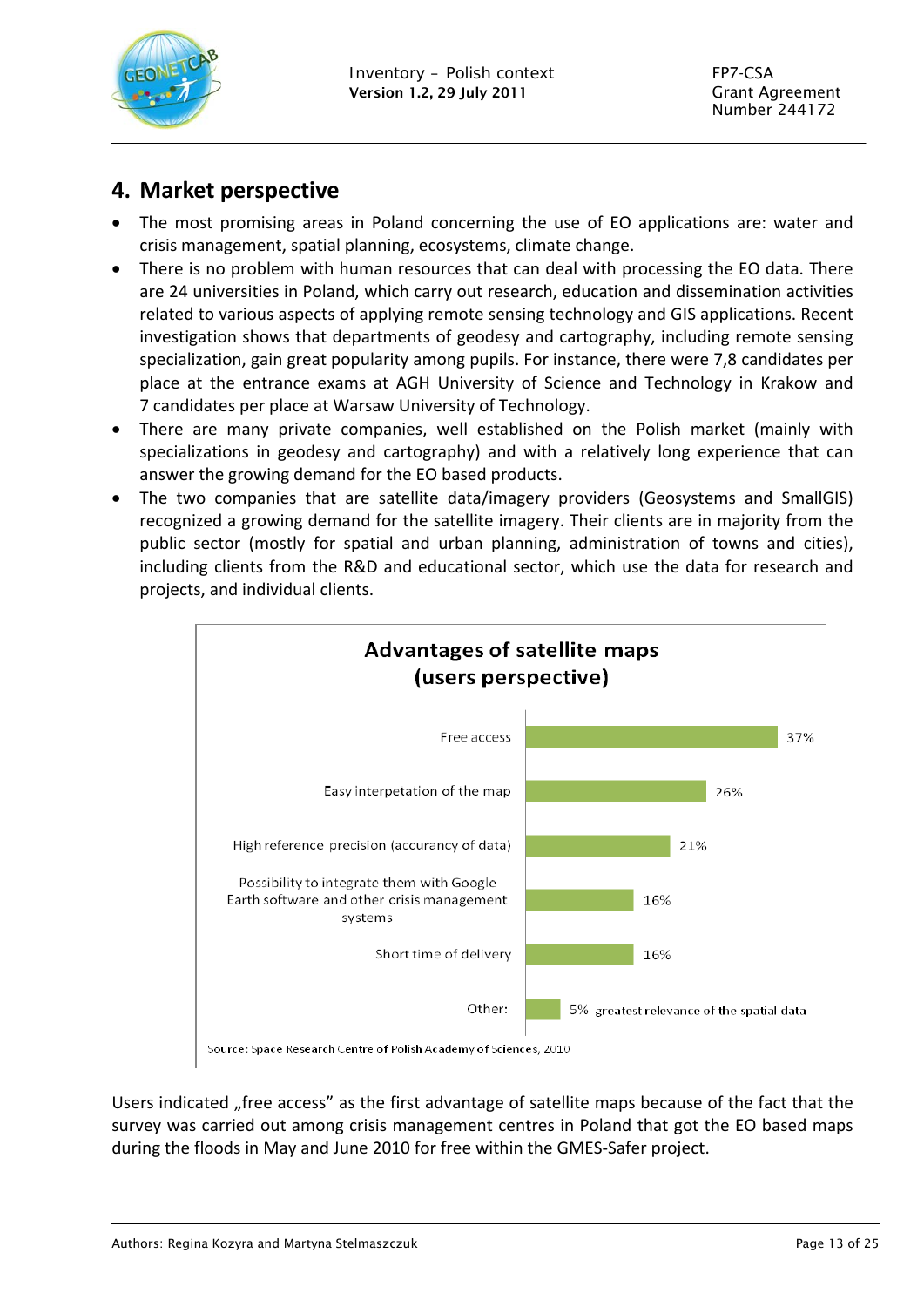



Many of the Polish public institution lack the geographical data and products, which are necessary for fulfilling their duties. All of the institutions participating in the questionnaire expressed an eagerness for using satellite maps and other EO based products in the future. However, without

any top-down procedures or law, only 32% of them could be considered as potential end users, due to the insufficient financial resources.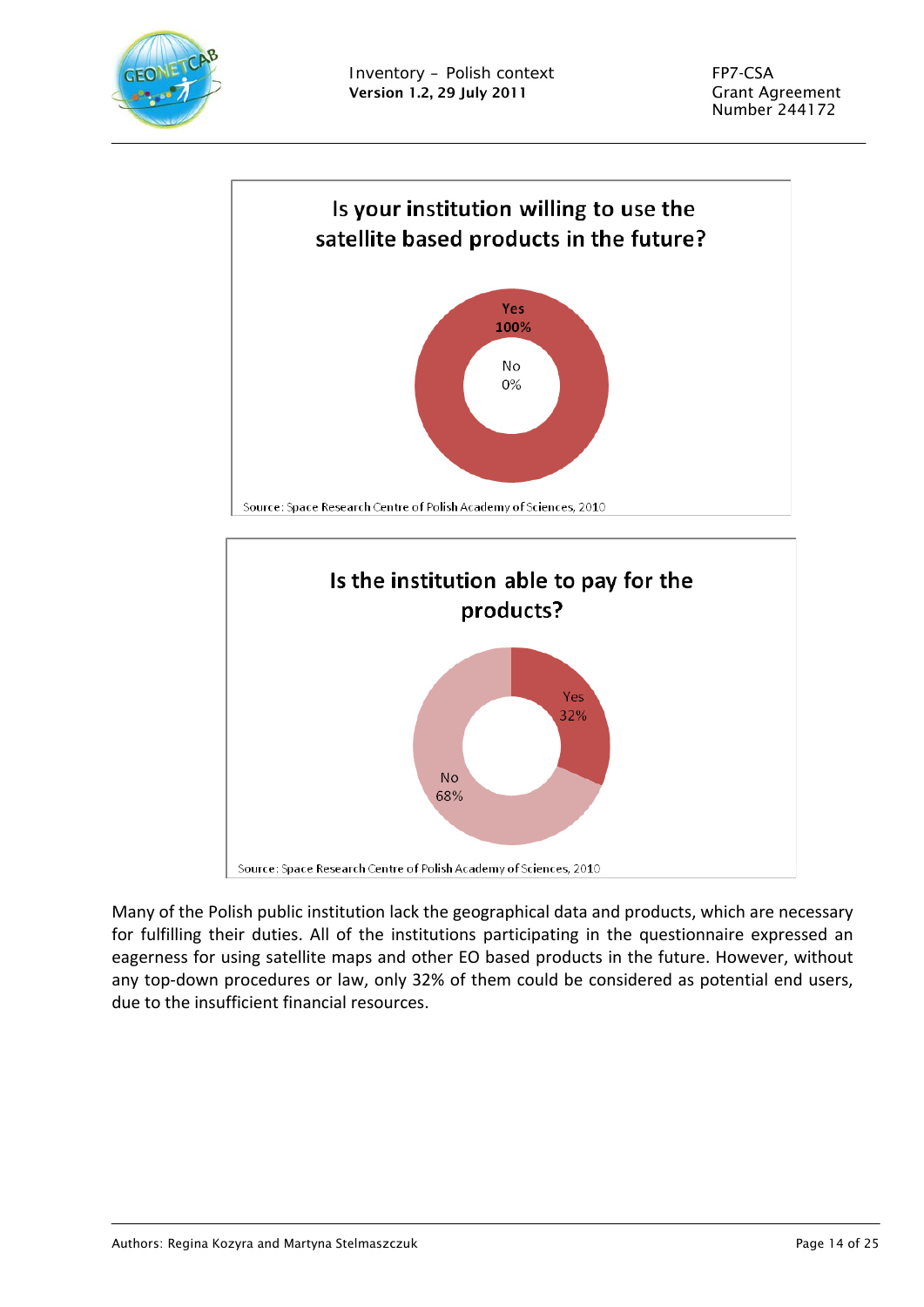

### **III.** Bottlenecks

Many problems exist in the Polish market that block the development of the earth observation sector. Across the board, the most significant one is of economic/financial character – the public administration and institutions that could be the main end users of EO products and applications do not have funds for new investments without top‐down procedures (legal and political barriers). The public sector in Poland is not innovative and open for new technologies (lack of competences and bureaucracy).



# <span id="page-14-1"></span>**5. Political and organizational issues**

- An institutional problem is caused by the fact that no space agency (or equivalent unit) exists in Poland that could formulate and execute the Polish space policy, including one for the EO sector.
- Paradoxically, the effort made by Ministry of Environment in establishing an efficient state-ofthe art in‐situ monitoring network to prevent the pollution of environment and to meet the European environmental standards, delayed the necessity of employing satellite observations for environment monitoring.
- <span id="page-14-0"></span> The public administration is not innovative enough. There is not yet sufficient awareness of the main potential of the EO based tools and GIS methods and there is also a reluctance to use new methods in everyday activities without official top-down procedures (also because no GIS specialists are employed). Moreover, the EO data need standardization and verification in order to be used by public administration.
- There are legal problems with accepting remote sensing methods as monitoring tools on the equal footing with in‐situ techniques.
- Public administration institutions do not cooperate enough with the R&D and scientific institutions. There are many successful scientific examples of the projects using EO data, but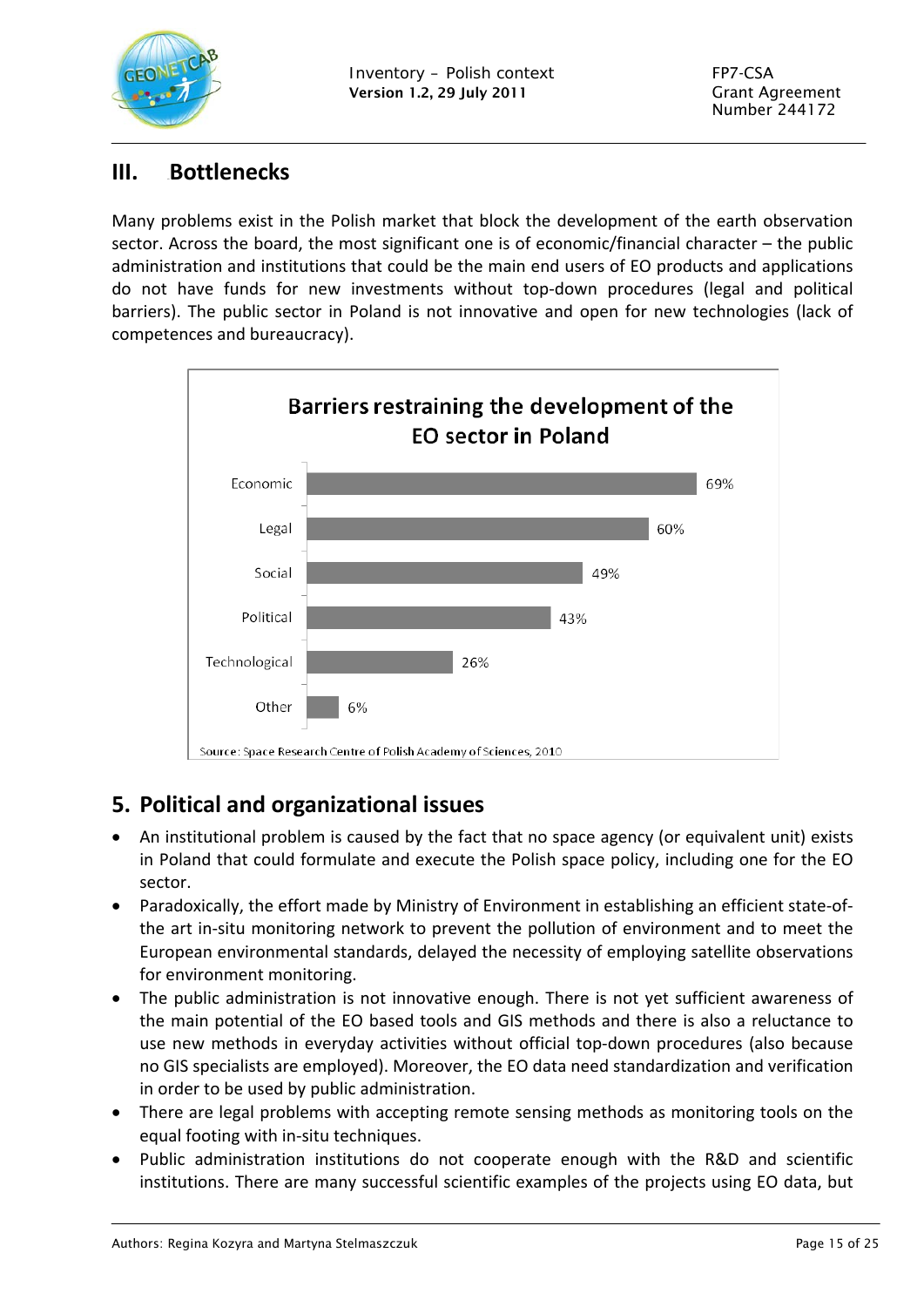

they are usually not translated into decisions and real‐life outcomes. The example of Institute of Geodesy and Cartography that cooperates strongly with Central Statistical Office of Poland is one of not many that is successful.

## <span id="page-15-0"></span>**6. The market perspective**

- While there is no problem with human resources capacity in the EO sector concerning data acquiring and processing, there is a big problem of the potential users with the awareness and skills of using EO data. Well educated human resources on the side of producers and not enough knowledge of the end users result in the gap between these two groups and not enough demand for the EO products.
- The EO community is not integrated enough and there is no one that could represent the common voice of the community. The absence of one integrated source for EO data on the market leads to the situation that analyses are very often doubled (no efficiency).
- The companies that deal with data processing are usually not big (5-30 employees) and do not spend much money on marketing campaigns. Moreover, satellite based services and products do not belong to the core business of these companies.
- There is a negative example of the listed company Techmex, a provider of advanced solutions in geoinformatics based on satellite technology, as well as its Satellite Centre for Regional Operations (SCOR), an operator of the American satellite Ikonos. The company was the biggest in the sector (over 250 employees) and went bankrupt in November 2009 due to a combination of bad management and lack of demand for their services. This case led to a common thinking that EO technologies cannot be a profitable business opportunity.
- Lack of convincing examples of how useful remote sensing techniques could be and of clear cost-to-benefit analyses that show that they can offer better and more efficient solutions than the traditional methods in many cases. There is a common opinion that satellite products are much more expensive than traditional ones.

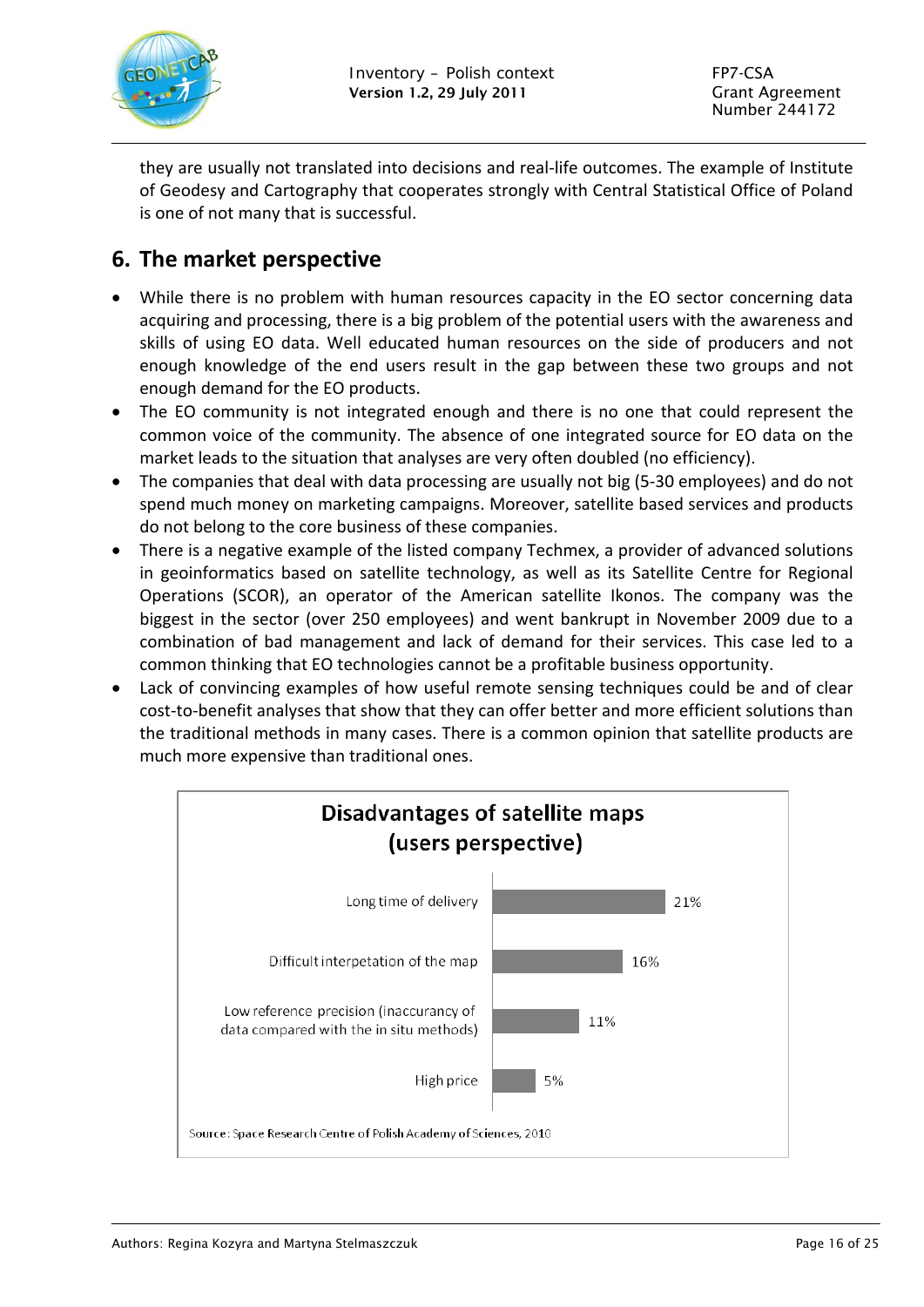

Only 5% of users that indicated 'high price' as a disadvantage in the graph result from the fact, that the crisis management centres that pariticipated in the survey got the EO based maps for free during the floods in May and June 2010 within the GMES‐Safer project. It is easy to estimate that under normal circustamces 'high price' would be the first chosen disadvantage of satellite maps.



# Barriers restraining the demand for the EO products (users perspective)

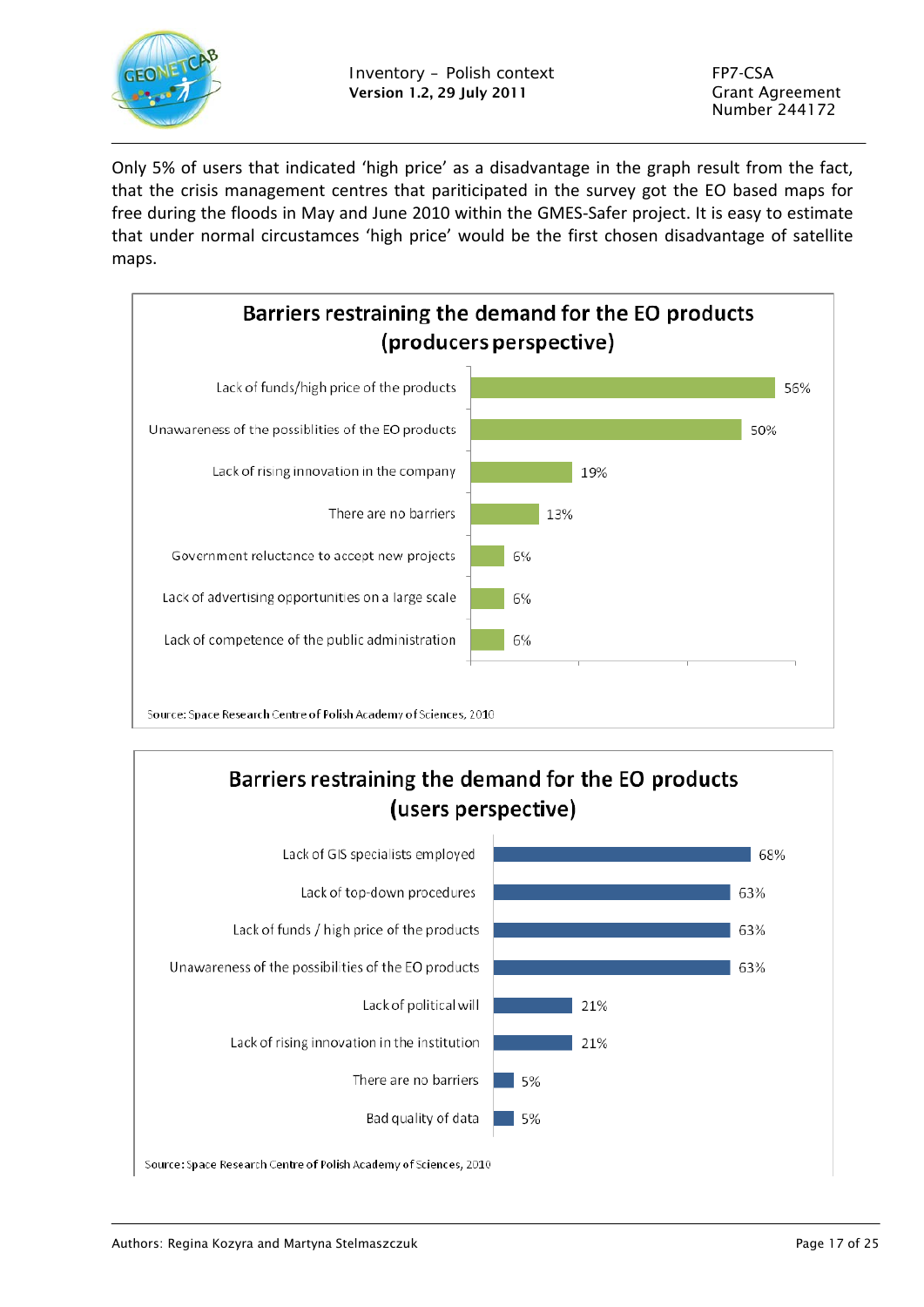

### <span id="page-17-0"></span>**IV.** Conclusions and recommendations

The Polish market for the EO sector is still small but with good potential for successful development. When analyzing the business model of the EO products and services, we can draw some conclusions concerning the Polish situation:

- 1. The capabilities in the phase of EO data distribution and product/service delivery are sufficient and of good quality. There are enough companies and human resources that can satisfy the current and not yet high demand. The companies are developing in the EO field but it is a progressive, not very fast process. The example of the company Techmex has shown that too rapid development without sufficient demand, can lead to the failure of the company. On the side of the human resources, it is also important to remember that the graduating students in the field choose mostly different specializations than remote sensing, even though they could easily work with satellite data processing when the demand for it is sufficient.
- 2. The not yet sufficient demand on the side of the clients is caused by several reasons and next steps to improve the situation are:
	- The potential users are not aware of the possibilities that EO based tools can give. Education of the public administration (how to use the software and how to interpret the data) is necessary, as well as presentation of the success stories that can be translated into Polish market with a cost-benefit analysis. The example of the floods in Poland in May and June 2010, when EO data were used by many institutions, should be presented to the potential users as much as possible. The meetings with the users should be organized not only officially by the ministries or at the conferences but they should be also more informal and with an individual approach to the user.
	- ‐ The organizational barriers (bureaucracy, lack of innovation, lack of efficient cooperation between public administration and R&D and scientific units) should be moderated by creating an official unit dealing with GMES programme (GMES Commitee) that could be the facilitator for the users. Ministry of Science and Higher Education with SRC PAS, Institute of Geodesy and Cartography and Institute for Ecology of Industrial Areas are on a good track to make this a reality.
	- ‐ A web portal that could integrate the EO data, products and educational materials in one source should be created.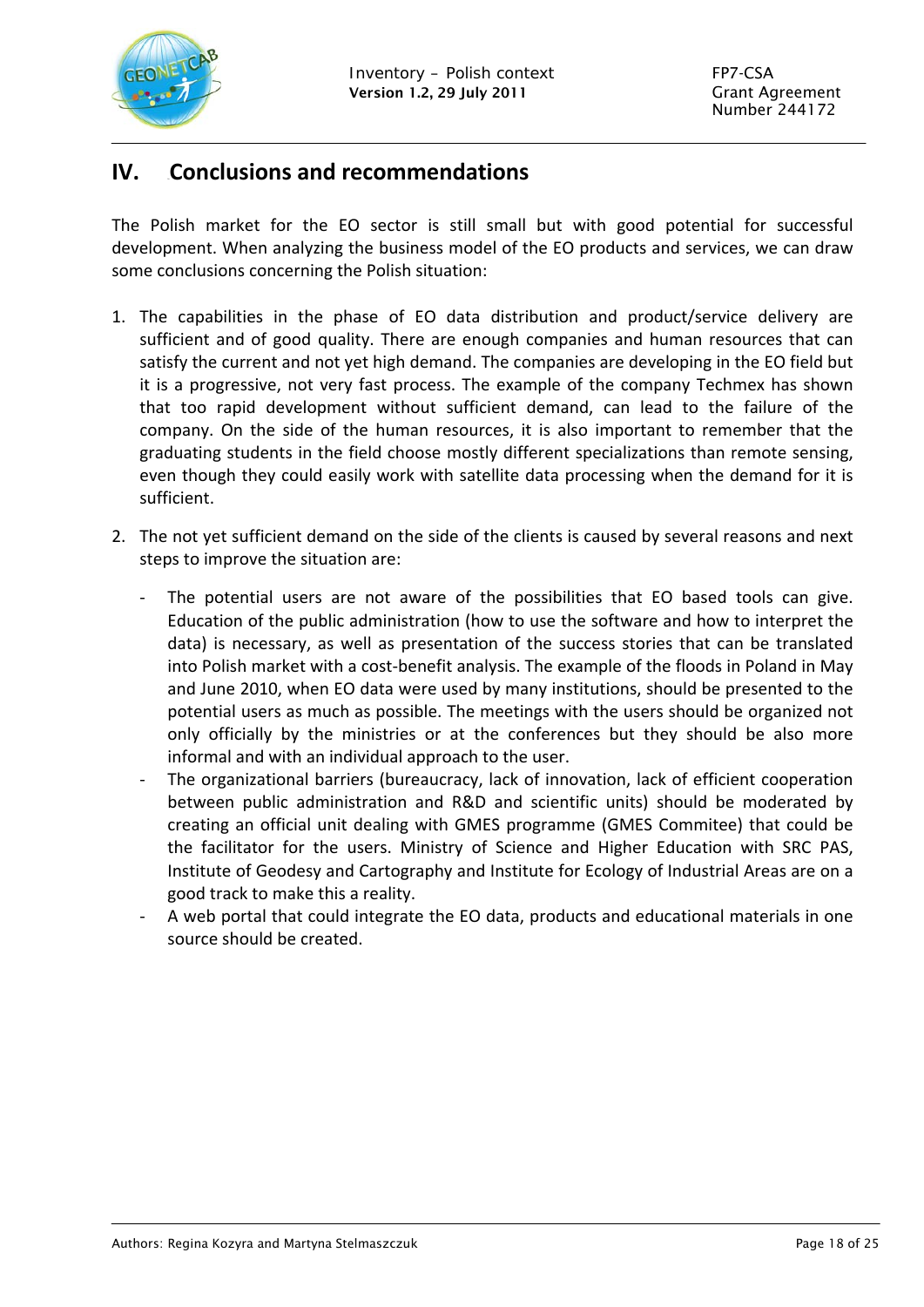

## 6B**APPENDIX 1**

*Survey among the companies and institutions in the sector (originally in Polish).* 

### 7B**GEONetCab Survey**

### 8B**The analysis of using satellite imagery for the purpose of earth observation in Poland**

We would like to ask you to complete the survey that comes from The GEO Network for Capacity Building (GEONetCab) project. The project is being implemented by Space Research Centre of The Polish Academy of Science within The Seventh Framework Programme of The European Commission.

**The GEONetCab project is aimed at conducting research on the end users and suppliers community of** earth observation (EO) data, testing the chance of developing the EO industry sector in Poland and identifying any **problems that can occur during realization of these aims.**

Please answer the following questions as it will help us to analyse the general trends in the EO field.

This survey is intended to be used for scientific purposes only. The completion of the survey would take you less than 15 minutes. Without your help this research project will not succeed.

Thank you for your time and help.

<span id="page-18-0"></span>

| <b>COMPANY PROFILE</b>                              |                                    |  |  |  |
|-----------------------------------------------------|------------------------------------|--|--|--|
| Company name,<br>year of<br>establishment           |                                    |  |  |  |
| Address, phone<br>number, email<br>address, webpage |                                    |  |  |  |
|                                                     | 1. private                         |  |  |  |
| Ownership type                                      | 2. co-operative                    |  |  |  |
|                                                     | 3. public                          |  |  |  |
|                                                     | 1. Polish                          |  |  |  |
| Capital country of<br>orgin                         | 2. foreign capital                 |  |  |  |
|                                                     | 3. mixed capital                   |  |  |  |
|                                                     | 1. Joint stock company             |  |  |  |
|                                                     | 2. Limited liability company (Ltd) |  |  |  |
| Legal and<br>organization form                      | 3. Partnership                     |  |  |  |
|                                                     | 4. Private company                 |  |  |  |
|                                                     | 4. Other (indicate):               |  |  |  |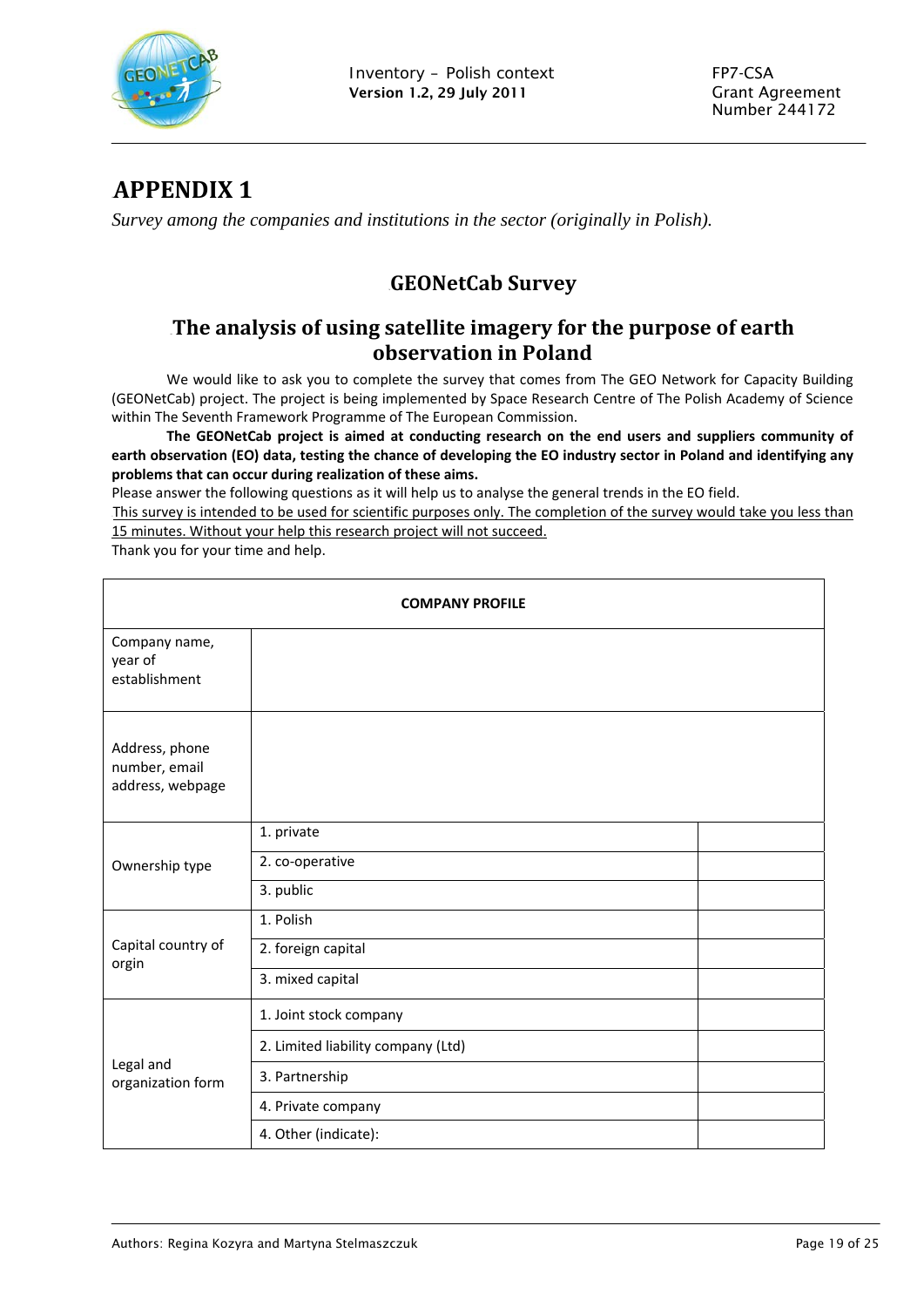

| Number of employees                                                                                                                                                                                                                              |  |
|--------------------------------------------------------------------------------------------------------------------------------------------------------------------------------------------------------------------------------------------------|--|
| Number of employees in R&D                                                                                                                                                                                                                       |  |
| R&D contribution in all costs (%)                                                                                                                                                                                                                |  |
| Export contribution in general sale (w %)                                                                                                                                                                                                        |  |
| Operating field (mark X when applicable for your company)                                                                                                                                                                                        |  |
| Remote sensing (data acquisition and processing)                                                                                                                                                                                                 |  |
| Photogrammetry                                                                                                                                                                                                                                   |  |
| GIS (systems, software, data)                                                                                                                                                                                                                    |  |
| Cartography                                                                                                                                                                                                                                      |  |
| Satellite navigation / Satellite communication                                                                                                                                                                                                   |  |
| Space technology and exploration                                                                                                                                                                                                                 |  |
| Other (indicate):                                                                                                                                                                                                                                |  |
| Product portfolio - Please indicate what data, products, or software your company offers and what generate<br>the biggest income<br>Do you plan to increase your product portfolio? If so, please indicate the new field of work or new product. |  |
| <b>Customers</b> – please mark $X$ , if applicable for you                                                                                                                                                                                       |  |
| 1. Public administration                                                                                                                                                                                                                         |  |
| 2. Non-governmental organization                                                                                                                                                                                                                 |  |
| 3. Individual persons                                                                                                                                                                                                                            |  |
|                                                                                                                                                                                                                                                  |  |
| 4. Private company                                                                                                                                                                                                                               |  |
| 5. Other                                                                                                                                                                                                                                         |  |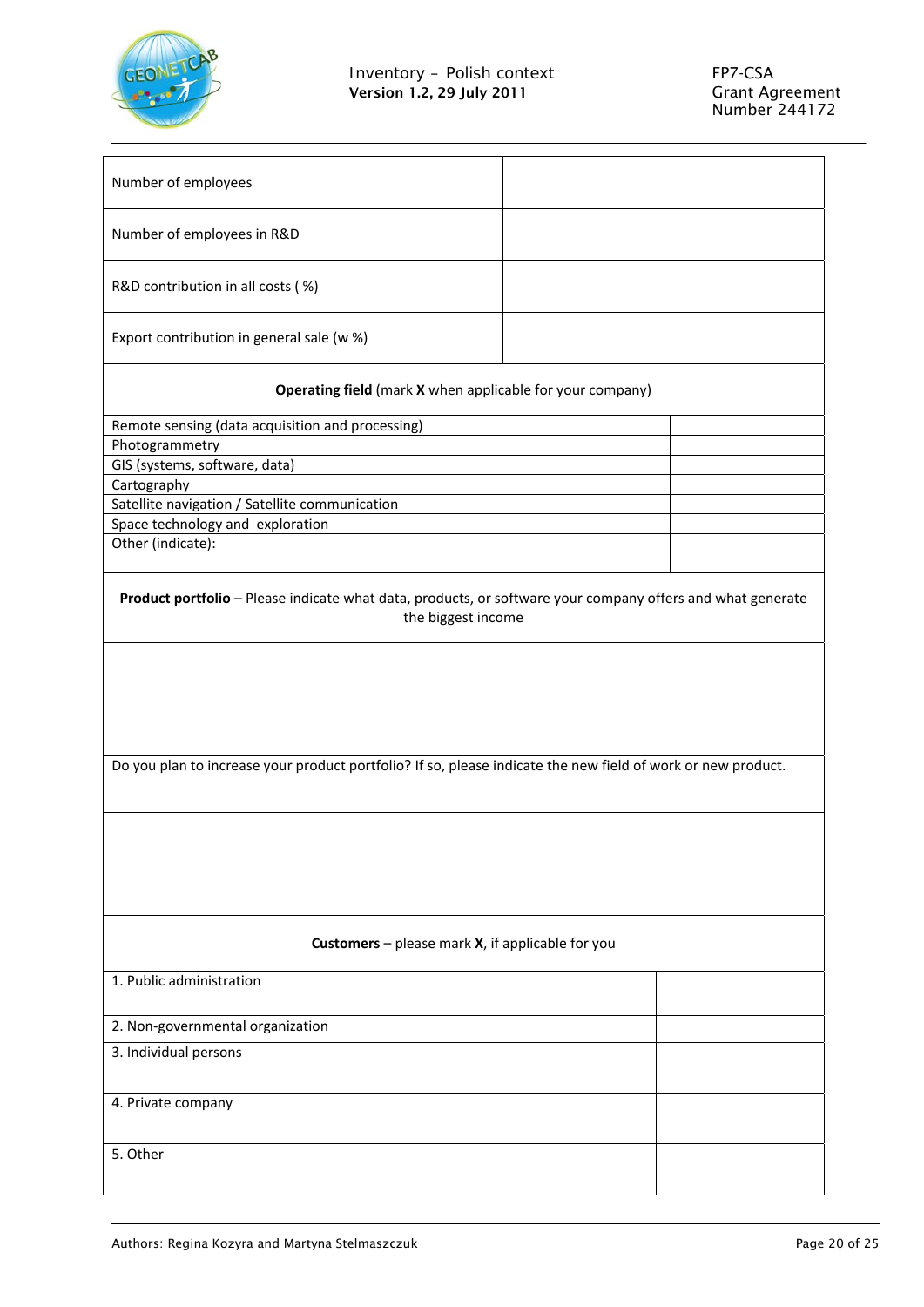

| Customers - please indicate which products are sold the most often and which were well implemented by your<br>customers                   |                                                                 |            |           |
|-------------------------------------------------------------------------------------------------------------------------------------------|-----------------------------------------------------------------|------------|-----------|
|                                                                                                                                           |                                                                 |            |           |
| What do you think are the most important                                                                                                  | 1. Customers' unawareness of possibilities of EO                |            |           |
| barriers that restrain the demand for your<br>products by potential customers? Please                                                     | products<br>2. Insufficient financial resources / high price of |            |           |
| indicate three of them.                                                                                                                   | products                                                        |            |           |
|                                                                                                                                           | 3. Lack of technological innovation                             |            |           |
|                                                                                                                                           | 4. Other (indicate):                                            |            |           |
|                                                                                                                                           | 5. No barriers                                                  |            |           |
|                                                                                                                                           |                                                                 |            |           |
| What do you think constitute the biggest                                                                                                  | 1. Economic                                                     |            |           |
| barriers for development of the EO sector<br>in Poland?                                                                                   | 2. Technological                                                |            |           |
|                                                                                                                                           | 3. Social                                                       |            |           |
|                                                                                                                                           | 4. Legal                                                        |            |           |
|                                                                                                                                           | 5. Political                                                    |            |           |
|                                                                                                                                           | 6. Other (indicate):                                            |            |           |
| Would you be interested to participate in GEONetCab project that<br>promotes the EO technology?<br>If so, please indicate contact person: |                                                                 | <b>YES</b> | <b>NO</b> |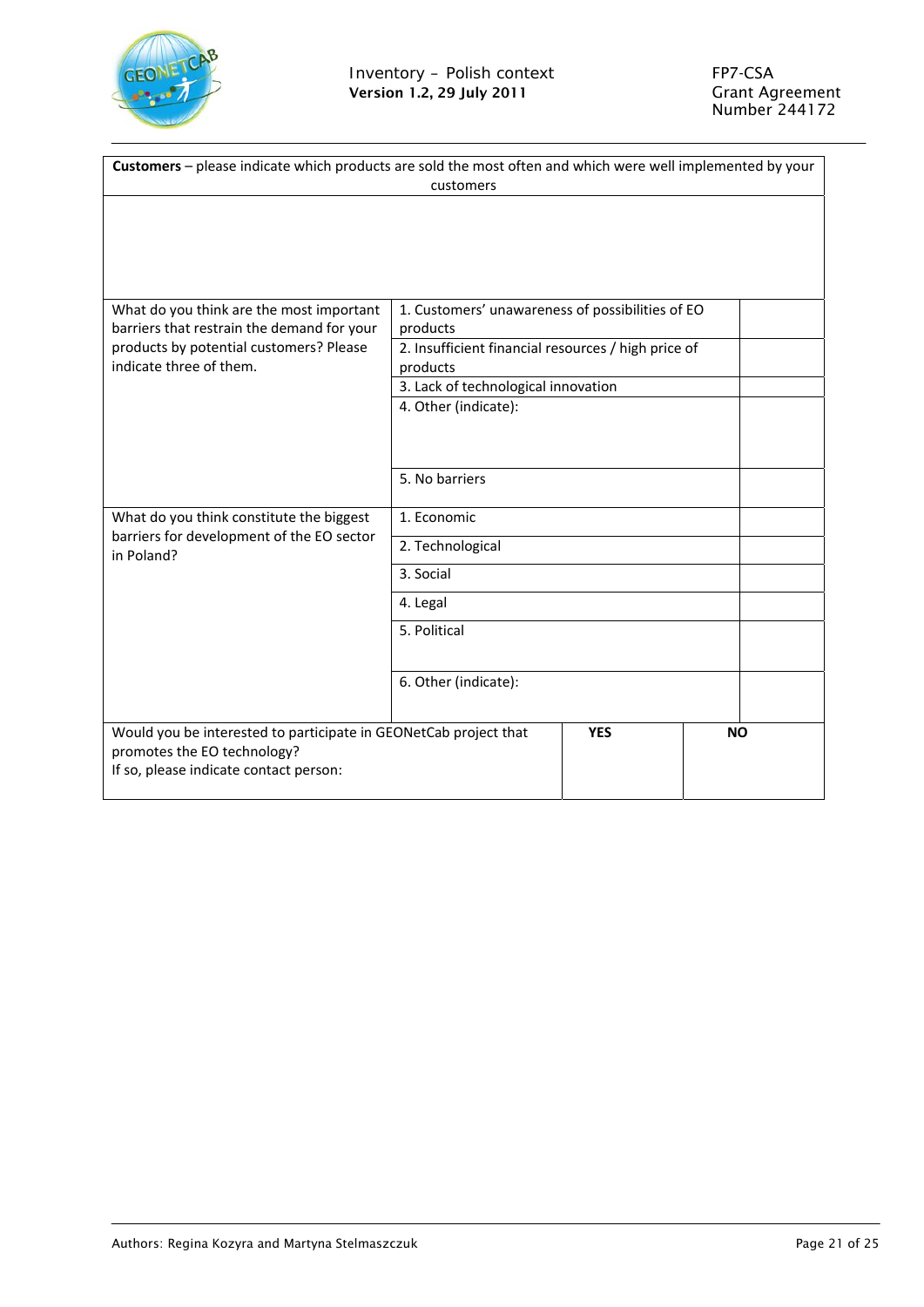

### 9B**APPENDIX 2**

*Survey among the crisis management centres involved in rescue activities during the floods in Poland in May and June 2010 (originally in Polish).* 

### 10B**GEONetCab Survey**

### 11B**Experiences of using satellite based products during the floods in Poland in May and June 2010**

We would like to ask you to complete the survey that comes from The GEO Network for Capacity Building (GEONetCab) project. The project is being implemented by Space Research Centre of The Polish Academy of Science within The Seventh Framework Programme of The European Commission.

**The GEONetCab project is aimed at conducting research on the end users and suppliers community of** Earth Observation (EO) data, testing the chance of developing the EO industry sector in Poland and identifying any **problems that can occur during realization of these aims.**

Please answer the following questions as it will help us to analyse the general trends in the EO field.

<sup>U</sup>This survey is intended to be used for scientific purposes only. The completion of the survey would take you less than 15 minutes. Without your help this research project will not succeed.

Thank you for your time and help.

<span id="page-21-0"></span>

| <b>INSTITUTION'S PROFILE</b>                                                                                 |                 |  |
|--------------------------------------------------------------------------------------------------------------|-----------------|--|
| 1. Full name and department                                                                                  |                 |  |
| 2. Address, phone, e-mail, www                                                                               |                 |  |
|                                                                                                              | a. public       |  |
|                                                                                                              | b. private      |  |
| 3. Ownership type                                                                                            | c. co-operative |  |
|                                                                                                              | d. NGO          |  |
| 4. Contact person for experiences with the spatial data during the floods<br>(name, surname, e-mail, phone): |                 |  |
| 5. Number of employees                                                                                       |                 |  |
| 6. Naumber of GIS specialist employed                                                                        |                 |  |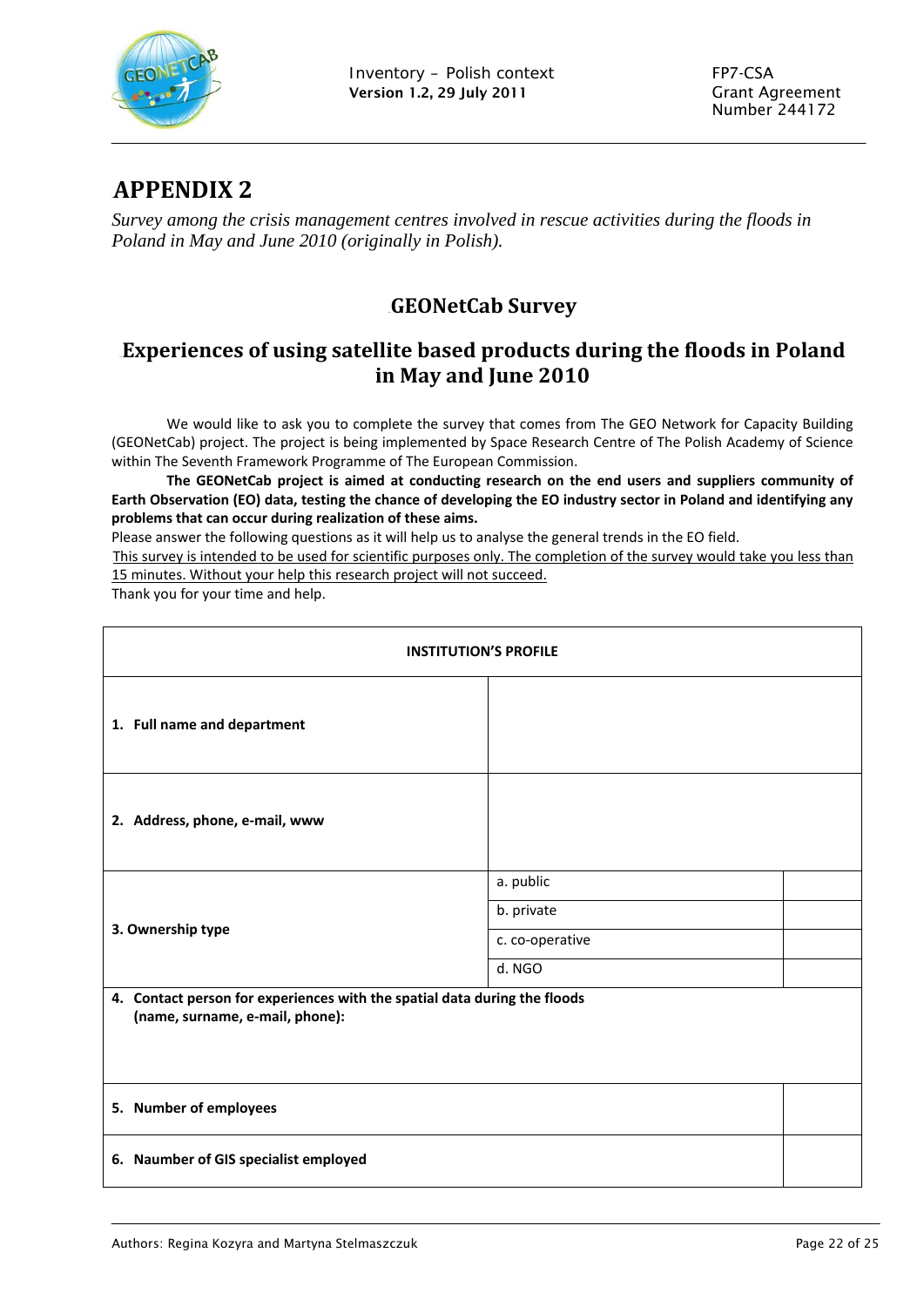

| 7. What kind of spatial data are used in your institution on the daily basis (e.g. paper maps, digital maps)? |  |  |
|---------------------------------------------------------------------------------------------------------------|--|--|
|                                                                                                               |  |  |
| 8. Do you use the satellite images? If yes, what kind of and what do you use it for?                          |  |  |
|                                                                                                               |  |  |
|                                                                                                               |  |  |
| <b>EXPERIENCES FROM THE ACTIVITIES DURING THE FLOODS IN 2010</b>                                              |  |  |
| 9. Please describe shortly the responsibilities of your institution during the flood in May and June 2010.    |  |  |
|                                                                                                               |  |  |
|                                                                                                               |  |  |
| 10. What kind of spatial data were used at your institution during the flood?                                 |  |  |
|                                                                                                               |  |  |
|                                                                                                               |  |  |
| 11. What was the reason for using using satellite maps? (please mark X)                                       |  |  |
| a. Lack of other maps during the intervention.                                                                |  |  |
| Completing the existing available data<br>b.                                                                  |  |  |
| Shortening the time of decision making (full picture of the problem)<br>c.                                    |  |  |
| Increasing innovation at the institution<br>d.                                                                |  |  |
| Othe institutions/people were recommending using these data<br>e.                                             |  |  |
| Other (please indicate)<br>f.                                                                                 |  |  |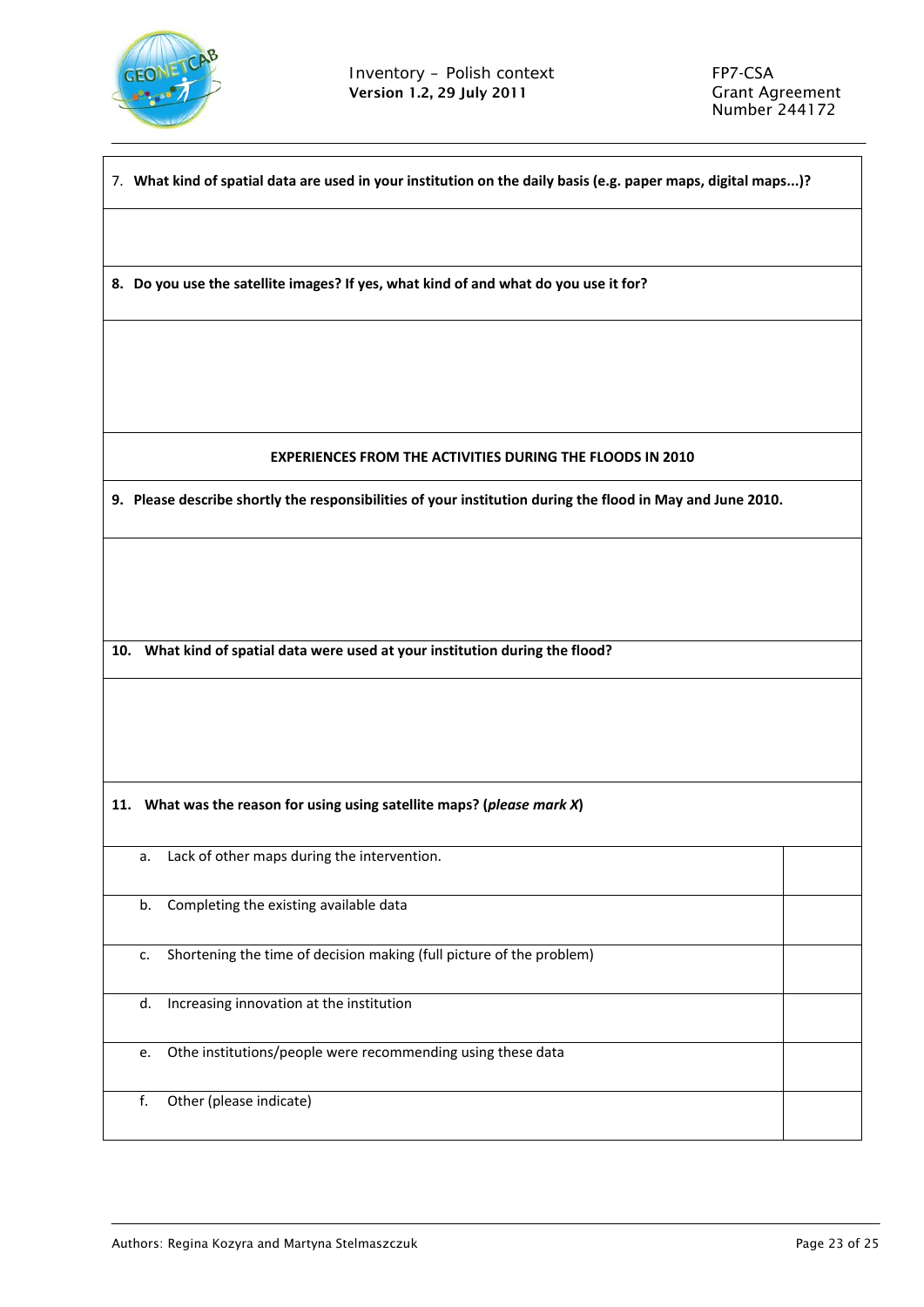

|     |    | 12. What did you use the satellite maps for (e.g. which intervention phase, in what kind of decisions)?      |  |
|-----|----|--------------------------------------------------------------------------------------------------------------|--|
|     |    |                                                                                                              |  |
|     |    |                                                                                                              |  |
|     |    |                                                                                                              |  |
|     |    |                                                                                                              |  |
| 13. |    | Did satellite maps affect/change the decisions during the activities during the floods? If yes, in what way? |  |
|     |    |                                                                                                              |  |
|     |    |                                                                                                              |  |
|     |    | 14. Which advantages of satellite maps can you indicate?                                                     |  |
|     |    |                                                                                                              |  |
|     | a. | Short time of delivery                                                                                       |  |
|     | b. | High reference precision (accurancy of data)                                                                 |  |
|     | c. | Easy interpetation of the map                                                                                |  |
|     | d. | Possibility to integrate the maps with Google Earth software and other crisis management                     |  |
|     |    | systems                                                                                                      |  |
|     | e. | Free access                                                                                                  |  |
|     | f. | Other (please indicate):                                                                                     |  |
|     |    |                                                                                                              |  |
|     |    | 15. Which disadvantages of satellite maps can you indicate?                                                  |  |
|     | a. | Long time of delivery                                                                                        |  |
|     | b. | Low reference precision (inaccurancy of data compared with the in situ methods)                              |  |
|     | c. | Difficult interpetation of the map                                                                           |  |
|     | d. | High price                                                                                                   |  |
|     | e. | Other (please indicate):                                                                                     |  |
|     |    | 16. What should be changed in the products in order to meet your expectations?                               |  |
|     |    |                                                                                                              |  |
|     |    |                                                                                                              |  |